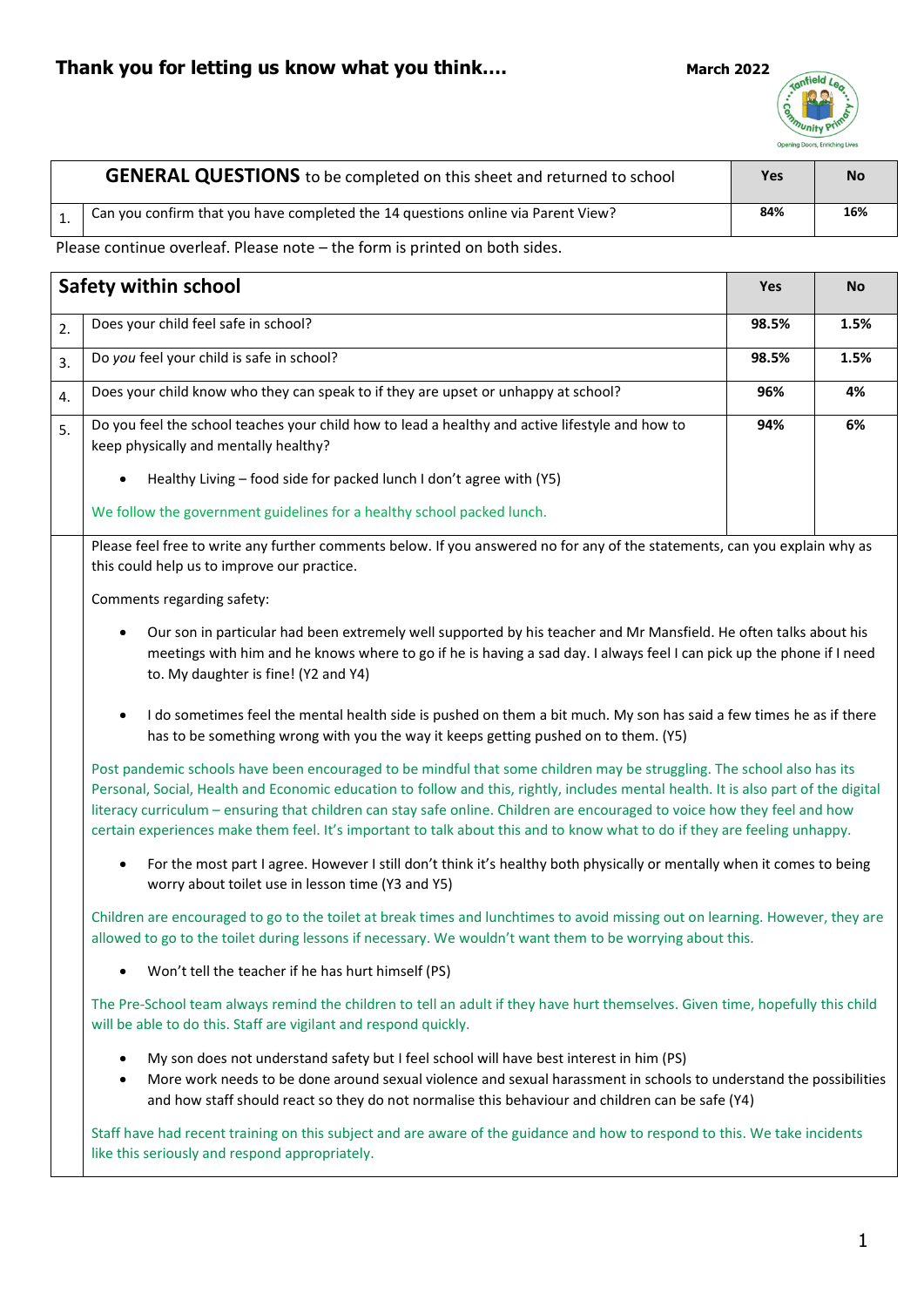• Outside school is often like the Wacky Races during pick up time, with parents doing 3 point turns in the middle of the main road, opening doors into traffic etc. If felt a lot safer and less chaotic when the school operated with staggered finish times during lockdown. Is this something that can be considered as a permanent measure? (Y3)

We have a flexible starting time which will ease the traffic situation in the morning. The end of the day also has a small stagger but if we were to increase (as during Covid) parents with more than one child potentially had a long wait. We remind parents about how to behave outside of school but it's difficult to enforce this.

- You see the evidence of their activities supporting this on twitter which is nice to see (R and Y2)
- My child has been introduced to a wide range of sports in after school club (R)
- Could benefit from lunchtime/after school sports activities not just after care (Y1 and Y5)

The children have a very active lunchtime – it's particularly good that this is not 'club' type activities. It's free play which children need. After School Sports Activities have begun this term.

# **Attitudes to Learning & Teacher Assessment forms, general communication & Parent Meetings**

**Following feedback from a previous Parent Questionnaire we introduced the "Attitudes to Learning' and the 'Teacher Assessment' forms to complement the Parent Meetings held in the autumn and spring term. Parents wanted more regular feedback with regard to their child's learning and attainment and this seemed a good way forward. The 'Attitudes to Learning' informs you how your child responds on a daily basis in class and the 'Teacher Assessment' form informs you of their attainment, following the assessment week.**

|                                                       | <b>Yes</b> | <b>No</b> |
|-------------------------------------------------------|------------|-----------|
| Do you find the 'Attitudes to Learning' form useful?  | 94%        | 6%        |
| Please feel free to write any further comments below. |            |           |

## **Positive comments about the form:**

- It's good to know how my child settles into school and classes and any issues that arise (R)
- It's great to know where your children measure academically. It helps to continue supporting them and if there are any further areas to develop (R and Y2)
- Gives an indication of how my child is doing from the teacher's point of view. It's good to be made aware of areas for development/strengths. (Y3 and Y6)
- A great addition! (Y5)
- It's good to see how my child is progressing and if he is on track (Y3)
- Any feedback on my child's progress is welcome (Y3)
- Yes it gave a good insight on where my daughter required more help and support at home, for us to help and develop her further for the SATs in May (Y6)

### **Comments with suggestions:**

- I can see where my son is at. Would like more individual information more instead of waiting for Parents Evening (Y5)
- More individual targets would be beneficial to see progress/help at home (PS)
- Yes to know he is on track but more information on what he is learning each term would be useful (Y5)
- Could we have a few pointers and the children to be told how they can improve getting those ticks in the higher boxes (Y2 and Y4)
- It may be useful to have an indication on how they can improve or what they are measure on (R and Y2)
- I am unsure what the 'Attitudes to Learning' form is or if we have seen it (Rec)

Reception don't receive this sheet – instead you get a termly update sheet.

• Both this and the Teacher Assessment form are, in our view, of little value since they contain no context. This is especially true of any 'negative' opinion, which just serves to annoy parents if they don't know why it's been given (Y1 and Y6)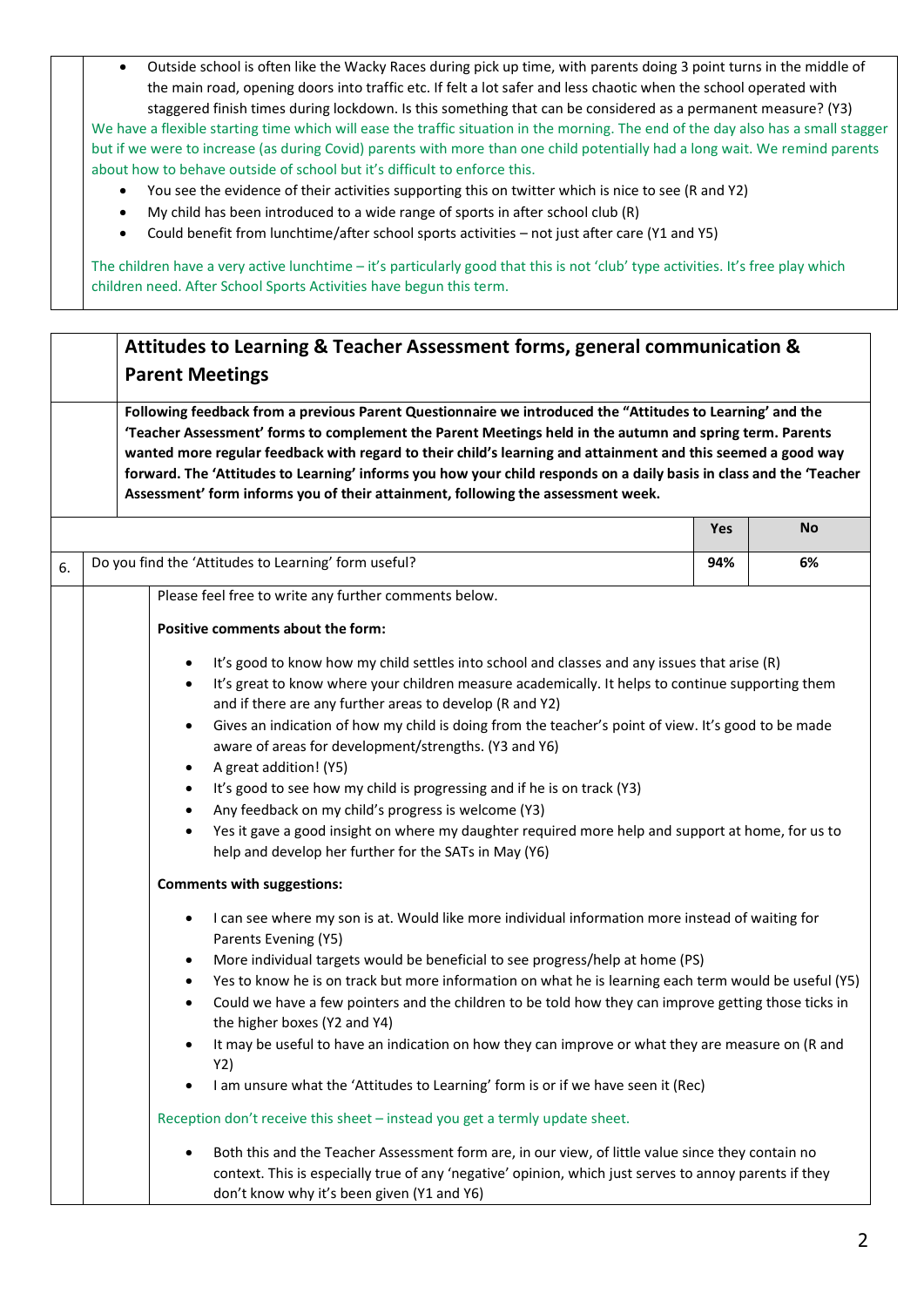|    |       | This is subjective, does not show progress - it is rest year on year and so can be discouraging and<br>$\bullet$<br>demotivating to children who do not know what they need to do to reach the standards expected or<br>to 'stand out'. (Y4)<br>The only issue I had was that because it isn't in an envelope my son hid it for a day or two as he saw<br>one of his ticks wasn't great - it was just his presentation to work but he hadn't understood the<br>meaning and was worried about bringing it home (Y2 and Y4)                                                                                                                                                                                                                                                                                                                                                                                                                                                                                                    |     |    |
|----|-------|------------------------------------------------------------------------------------------------------------------------------------------------------------------------------------------------------------------------------------------------------------------------------------------------------------------------------------------------------------------------------------------------------------------------------------------------------------------------------------------------------------------------------------------------------------------------------------------------------------------------------------------------------------------------------------------------------------------------------------------------------------------------------------------------------------------------------------------------------------------------------------------------------------------------------------------------------------------------------------------------------------------------------|-----|----|
|    |       | The 'Attitudes to Learning' sheets were devised in response to parents' requests for more information mid<br>term. It is meant to be a summary of the child at that point in time. It's not designed to show progress from<br>one year to another. It shows how the current teacher views the child's attitude to learning. It is sent out<br>before the Parent Meeting so it can be referred to in the discussion. Any targets to improve would be discussed<br>at the Parent Meeting.                                                                                                                                                                                                                                                                                                                                                                                                                                                                                                                                      |     |    |
|    |       | What we will do is look to see if we can give a general definition of each criteria to make this clearer to parents<br>and children.<br>We send the sheets out with the children as it should not hold any surprises for them.                                                                                                                                                                                                                                                                                                                                                                                                                                                                                                                                                                                                                                                                                                                                                                                               |     |    |
| 7. |       | Do you find the 'Teacher Assessment' form useful?                                                                                                                                                                                                                                                                                                                                                                                                                                                                                                                                                                                                                                                                                                                                                                                                                                                                                                                                                                            | 94% | 6% |
|    |       | Please feel free to write any further comments below.                                                                                                                                                                                                                                                                                                                                                                                                                                                                                                                                                                                                                                                                                                                                                                                                                                                                                                                                                                        |     |    |
|    |       | Positive comments about the form:                                                                                                                                                                                                                                                                                                                                                                                                                                                                                                                                                                                                                                                                                                                                                                                                                                                                                                                                                                                            |     |    |
|    |       | It gives you a chance to find out how they are coping in regards to lessons and what they require any<br>further help with (R)<br>Good to know how my child is progressing (Y3 and Y6)<br>A good overview! (Y5)<br>This is a great - quick and easy to interpret report on how my child is performing at a glance (Y3)                                                                                                                                                                                                                                                                                                                                                                                                                                                                                                                                                                                                                                                                                                       |     |    |
|    |       | <b>Comments with suggestions:</b>                                                                                                                                                                                                                                                                                                                                                                                                                                                                                                                                                                                                                                                                                                                                                                                                                                                                                                                                                                                            |     |    |
|    |       | Yes but to be told how they are assessed and what this refers to would be good (Y5)<br>$\bullet$<br>Would need more detailed (No year group/name stated)<br>$\bullet$<br>It is useful to see how my child is doing however I think it lacks how our child is to be further<br>$\bullet$<br>supported at school to give him every possible chance of succeeding to the level expected (Rec)<br>Would be helpful to have a small paragraph on what they need to work on? Improve on. (Y2 and Y4)<br>The Teacher Assessment form gives you only where they are not what they need to do to improve - if<br>they need to improve or info to reinforce the positive work children are doing. This is only available on<br>request - but is available then. (Y4)<br>Further info could be provided if your child is not on track (Y5)<br>Marginally more beneficial than the 'Attitudes to Learning' form but unfortunately the same opinion<br>applies here; a handful of ticks convey very little useful information (Y1 and Y6) |     |    |
|    |       | The 'Teacher Assessment' form is sent out after the Parent Meeting. Its purpose is to give you the updated<br>teacher assessment. This will have already been discussed at the Parent Meeting. Your Parent Meeting will give<br>you the information you are requesting above i.e. what they need to work on, how you can further support<br>your child etc.                                                                                                                                                                                                                                                                                                                                                                                                                                                                                                                                                                                                                                                                  |     |    |
|    |       | We are considering how to use the 'not on track' column.                                                                                                                                                                                                                                                                                                                                                                                                                                                                                                                                                                                                                                                                                                                                                                                                                                                                                                                                                                     |     |    |
| 8. | etc.? | Do you feel you are kept well informed of what is happening in school through letters, emails                                                                                                                                                                                                                                                                                                                                                                                                                                                                                                                                                                                                                                                                                                                                                                                                                                                                                                                                | 98% | 2% |
|    |       | If you don't, can you explain below why not.                                                                                                                                                                                                                                                                                                                                                                                                                                                                                                                                                                                                                                                                                                                                                                                                                                                                                                                                                                                 |     |    |
|    |       | <b>Positive comments:</b>                                                                                                                                                                                                                                                                                                                                                                                                                                                                                                                                                                                                                                                                                                                                                                                                                                                                                                                                                                                                    |     |    |
|    |       | I particularly like the upcoming dates as a letter to pop on the fridge as we don't have a printer at<br>home (R)<br>The newsletter is very detailed and we find it useful (Y6)                                                                                                                                                                                                                                                                                                                                                                                                                                                                                                                                                                                                                                                                                                                                                                                                                                              |     |    |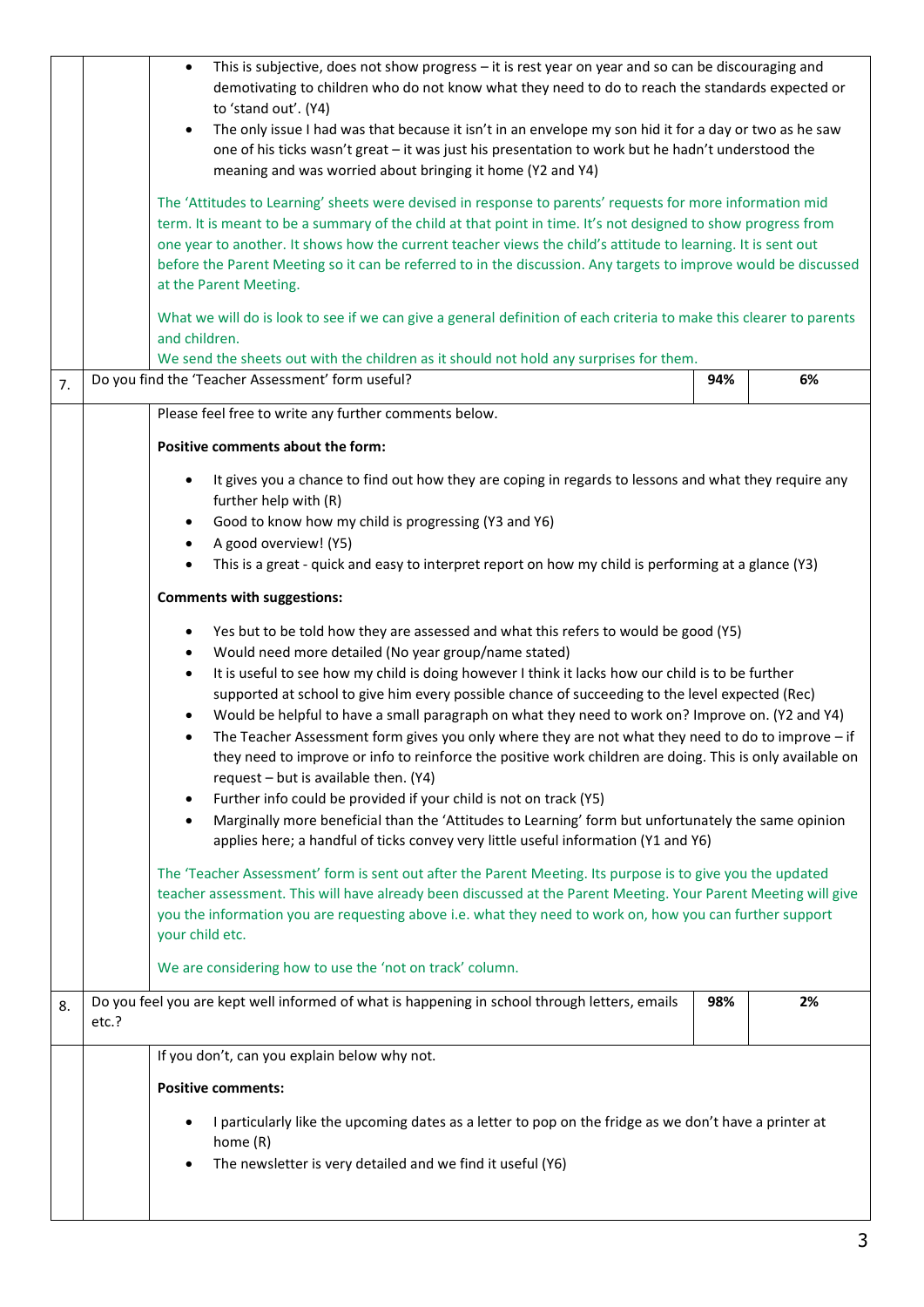|    | <b>Other comments:</b>                                                                                                                                                                                                                                                                                                                                                                |              |                     |             |
|----|---------------------------------------------------------------------------------------------------------------------------------------------------------------------------------------------------------------------------------------------------------------------------------------------------------------------------------------------------------------------------------------|--------------|---------------------|-------------|
|    | Yes but feel there is a lot of information and sometimes miss important things - maybe emails just for<br>son's year (Y5)                                                                                                                                                                                                                                                             |              |                     |             |
|    | For Year Group specific events we do just email the year group. Newsletters do have everything that is<br>happening as a school but we feel this is important for you to see what is going on.                                                                                                                                                                                        |              |                     |             |
|    | Dad does not get any information (Y3)                                                                                                                                                                                                                                                                                                                                                 |              |                     |             |
|    | We just need an email address and then we can add you to the mailing list.                                                                                                                                                                                                                                                                                                            |              |                     |             |
|    | Would prefer more info about what he has done that day (PS)                                                                                                                                                                                                                                                                                                                           |              |                     |             |
|    | Twitter is used by Pre-School on a weekly basis to show what the children have been doing. We do not have<br>the capacity to report back to all parents every day on what their child has done.                                                                                                                                                                                       |              |                     |             |
|    | I would like to know if he gets bumps or bruises as we had a bruise the other week on head and Mrs<br>Watson didn't know about it (PS)                                                                                                                                                                                                                                                |              |                     |             |
|    | Any child who hurts themselves does get a green slip informing parents of this. There are some occasions when<br>incidents are not seen or reported therefore staff don't know about it. This is why it's important for children to<br>tell an adult if they have been hurt.                                                                                                          |              |                     |             |
|    |                                                                                                                                                                                                                                                                                                                                                                                       | <b>Video</b> | Face-<br>to<br>Face | <b>Both</b> |
| 9. | Due to Covid, we moved to virtual Parent Meetings. For the last 2 Parent Meetings this has<br>been through a video call. We have no more scheduled Parent Meetings planned for this year<br>(the children will have a written report at the end of the Summer Term) but when we start to<br>plan for the next academic year, would you prefer a video call or a face-to-face meeting? | 30%          | 65%                 | 5%          |
|    | Please feel free to write any further comments below.                                                                                                                                                                                                                                                                                                                                 |              |                     |             |
|    | I don't mind either, both are productive. I missed seeing my son's work. It's nice seeing work whilst in<br>٠<br>to speak with the teacher. (Y5)<br>Find the video calls harder and I don't like the fact they just cut out. Like to see child's work at the<br>same time as well (R and Y5)                                                                                          |              |                     |             |
|    | It was helpful to have 7 minutes rather than 5 for the last meeting (PS and R)<br>$\bullet$<br>Both methods are fine. Face-to-face is preferred and nice to visit classroom at same time and look at                                                                                                                                                                                  |              |                     |             |
|    | work (Y3)<br>Either is fine. It may be easier to discuss any issues for a child in person if they occur (R)<br>$\bullet$                                                                                                                                                                                                                                                              |              |                     |             |
|    | Would rather have a phone call instead of a video call if face to face is not possible (Y1 and Y5)<br>٠<br>We have had issues with the connection on both occasions (no-one's fault, just technology) (Y5)<br>٠                                                                                                                                                                       |              |                     |             |
|    | My video call never happened when it was booked (Y5)<br>٠                                                                                                                                                                                                                                                                                                                             |              |                     |             |
|    | As technology is unpredictable I feel face to face would be beneficial (Y2 and Y5)<br>$\bullet$<br>Video is good but maybe a minute or two longer (Y5)<br>٠                                                                                                                                                                                                                           |              |                     |             |
|    | Although I have had no problems with the video calls it is more personal face to face and provides an<br>٠<br>opportunity to see the classroom and workbooks (R and Y2)                                                                                                                                                                                                               |              |                     |             |
|    | I am happy with either. However the time on the video call is short especially when out son has an SEN<br>$\bullet$                                                                                                                                                                                                                                                                   |              |                     |             |
|    | plan which requires discussion as well as his progress (R)<br>I much prefer coming into school, looking through the work, seeing the classroom and having a face to<br>$\bullet$                                                                                                                                                                                                      |              |                     |             |
|    | face appointment. The video calls feel a bit awkward and rushed. (Y1 and Y3)                                                                                                                                                                                                                                                                                                          |              |                     |             |
|    | Allows working parents the opportunity to attend/speak to teachers which is not possible face to face<br>$\bullet$<br>due to working away (Y3 and Y6)                                                                                                                                                                                                                                 |              |                     |             |
|    | Although I do enjoy coming into the school and meeting with the teachers, I found the video call very<br>good. Firstly it helps with timing and access for when both parents are working, in our case my                                                                                                                                                                              |              |                     |             |
|    | husband was able to attend the parent meeting whilst he was at work and I was at home. Also, the                                                                                                                                                                                                                                                                                      |              |                     |             |
|    | timer counting down is really good, it is really frustrating to turn up to a parents evening to find they<br>are running behind and this takes time away (Y3)                                                                                                                                                                                                                         |              |                     |             |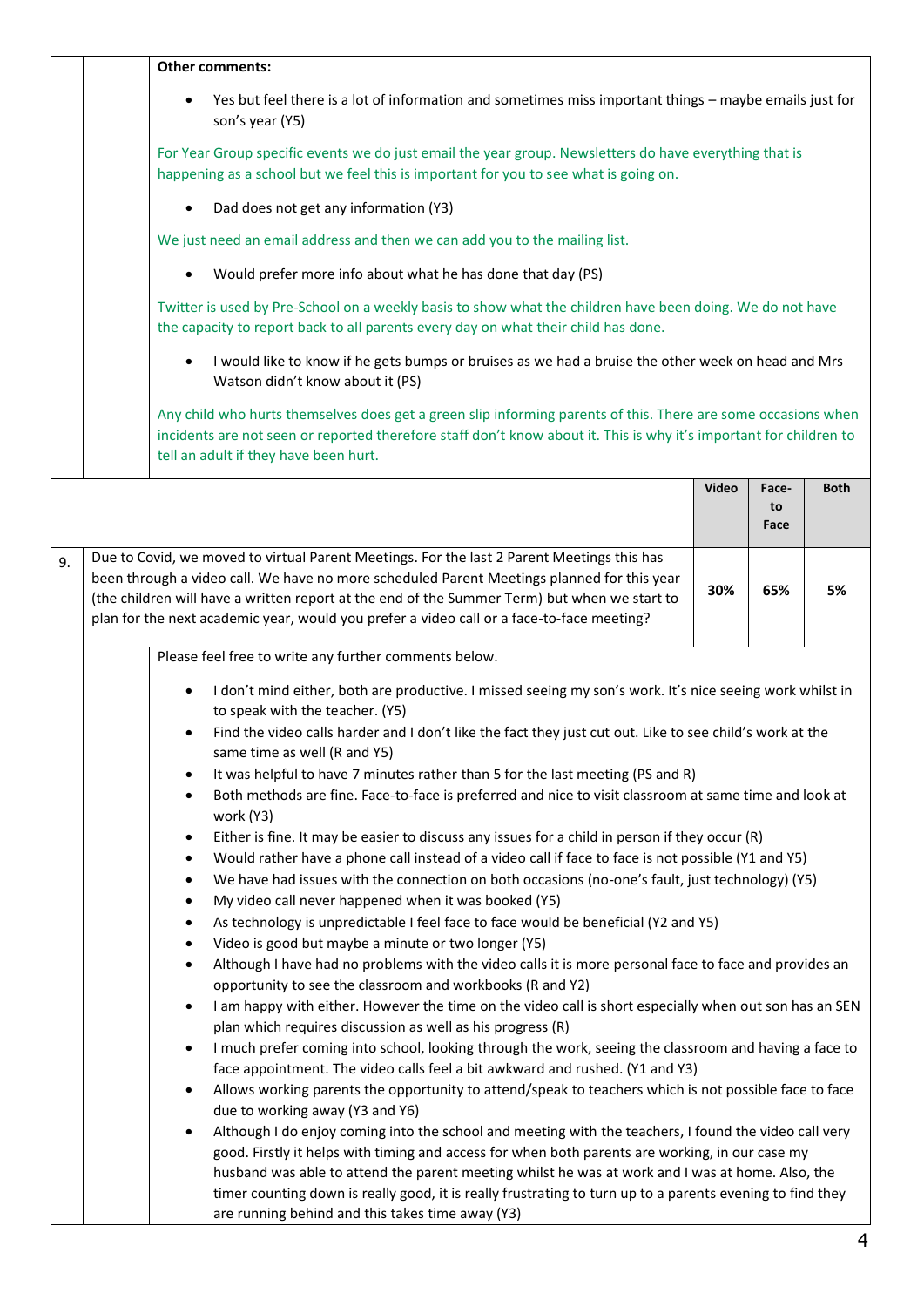| On my first virtual parent meeting, my fault as I hadn't realised I needed to put all my details in, so lost<br>2 of the 5 minutes call. On my second virtual parent meeting, this year, I was logged in on time but<br>Mrs Davis has issues at her end and so again I lost 3 minutes of the meeting time. I didn't have any<br>opportunity on either occasion to ask any questions. I have not spoken with Mrs Davis outside of<br>these meetings as my son goes to After Care and there seems no other opportunity to do so. Maybe<br>this is because there is less one to one contact once they are in the upper school. But I do feel a slight<br>lack of personal communication with the teacher. I have seen Miss Hemmings much more than the<br>teacher this year! (Y3)<br>Original 5 minute slot was ludicrously short, new 7 minute slot is still far from sufficient. There is no<br>$\bullet$<br>time for parent questions or expansion on teacher comments. Furthermore, while it was<br>understandable last year, there is no way these should have been held by video this year, especially<br>when parents are invited into school immediately after the video meeting to look at their children's<br>work (Y1 and Y6)<br>Appointments are kept to and can't run late. Very structured and informative due to the time<br>$\bullet$<br>allocated (Y5)<br>Feel I have missed out on seeing my daughter's progress through phone call as in Pre-School. Would<br>$\bullet$<br>love to come in and see the classroom and how she is doing and any work she had done (PS)<br>Face to face so that we have the ability to see their work/learning environment when starting in<br>$\bullet$<br>Reception (PS)<br>Easier to access as do not have child care for my other child. The added time helped too. (Y3)<br>$\bullet$<br>With my son being referred to CYPS this year, it would be beneficial to have a face to face meeting to<br>$\bullet$<br>discuss the support he may require in Y4. (R and Y3)<br>I've ticked video as I have a smaller child who would have to come with me if it was face to face.<br>$\bullet$<br>Where as with video she can either play with her toys or her sister (Y3)<br>Need more time; be good to see work as we chat (Y2 and Y4)<br>$\bullet$<br>A lot easier to do via video call and was better with the extra time this year (Y5)<br>$\bullet$<br>I much prefer coming into school, looking through the work, seeing the classroom and having a face to<br>$\bullet$<br>face appointment. The video call feels a bit rushed and awkward (Y1 and Y3)<br>I think the face to face meeting feels much more like a 2-way conversation and it's nice just to come<br>$\bullet$<br>into school and see classrooms etc. (Y2 and Y4)<br>We don't mind any (PS)<br>$\bullet$<br>If it helps with the covid situation and less foot flow in the school I will stick to video call (PS)<br>$\bullet$<br>Connection issues with last meeting (showing we were connected but no video/sound, which showed<br>$\bullet$<br>to the teacher that we weren't) therefore had face to face. Found this more reassuring and able to ask<br>questions easier and have more dialogue (Y2)<br>I prefer a face to face meeting with the teacher (Y6)<br>Video is great because it saves a lot of time and I can join the video call from wherever I am (Y6) |
|------------------------------------------------------------------------------------------------------------------------------------------------------------------------------------------------------------------------------------------------------------------------------------------------------------------------------------------------------------------------------------------------------------------------------------------------------------------------------------------------------------------------------------------------------------------------------------------------------------------------------------------------------------------------------------------------------------------------------------------------------------------------------------------------------------------------------------------------------------------------------------------------------------------------------------------------------------------------------------------------------------------------------------------------------------------------------------------------------------------------------------------------------------------------------------------------------------------------------------------------------------------------------------------------------------------------------------------------------------------------------------------------------------------------------------------------------------------------------------------------------------------------------------------------------------------------------------------------------------------------------------------------------------------------------------------------------------------------------------------------------------------------------------------------------------------------------------------------------------------------------------------------------------------------------------------------------------------------------------------------------------------------------------------------------------------------------------------------------------------------------------------------------------------------------------------------------------------------------------------------------------------------------------------------------------------------------------------------------------------------------------------------------------------------------------------------------------------------------------------------------------------------------------------------------------------------------------------------------------------------------------------------------------------------------------------------------------------------------------------------------------------------------------------------------------------------------------------------------------------------------------------------------------------------------------------------------------------------------------------------------------------------------------------------------------------------------------------------------------------------------------------------------------------------------------------------------------------------------------------------------------------------------------------------------------------------------------------------------------------------------------------|
| Tech is unreliable (both ends) and the way the system cut off was particularly unhelpful (Y4)                                                                                                                                                                                                                                                                                                                                                                                                                                                                                                                                                                                                                                                                                                                                                                                                                                                                                                                                                                                                                                                                                                                                                                                                                                                                                                                                                                                                                                                                                                                                                                                                                                                                                                                                                                                                                                                                                                                                                                                                                                                                                                                                                                                                                                                                                                                                                                                                                                                                                                                                                                                                                                                                                                                                                                                                                                                                                                                                                                                                                                                                                                                                                                                                                                                                                            |
| Clearly there have been frustrations with the video call but for many, it's made things must more manageable<br>too. However, overall parents prefer the option of a face-to-face meeting. This should be possible next year.                                                                                                                                                                                                                                                                                                                                                                                                                                                                                                                                                                                                                                                                                                                                                                                                                                                                                                                                                                                                                                                                                                                                                                                                                                                                                                                                                                                                                                                                                                                                                                                                                                                                                                                                                                                                                                                                                                                                                                                                                                                                                                                                                                                                                                                                                                                                                                                                                                                                                                                                                                                                                                                                                                                                                                                                                                                                                                                                                                                                                                                                                                                                                            |
| However it is clear that some parents would benefit from a phone call/video call so we will look to see if we can<br>offer a combination in the autumn term.                                                                                                                                                                                                                                                                                                                                                                                                                                                                                                                                                                                                                                                                                                                                                                                                                                                                                                                                                                                                                                                                                                                                                                                                                                                                                                                                                                                                                                                                                                                                                                                                                                                                                                                                                                                                                                                                                                                                                                                                                                                                                                                                                                                                                                                                                                                                                                                                                                                                                                                                                                                                                                                                                                                                                                                                                                                                                                                                                                                                                                                                                                                                                                                                                             |
| For the Parent Meeting we just had, parents were invited to come in to see their child's work.                                                                                                                                                                                                                                                                                                                                                                                                                                                                                                                                                                                                                                                                                                                                                                                                                                                                                                                                                                                                                                                                                                                                                                                                                                                                                                                                                                                                                                                                                                                                                                                                                                                                                                                                                                                                                                                                                                                                                                                                                                                                                                                                                                                                                                                                                                                                                                                                                                                                                                                                                                                                                                                                                                                                                                                                                                                                                                                                                                                                                                                                                                                                                                                                                                                                                           |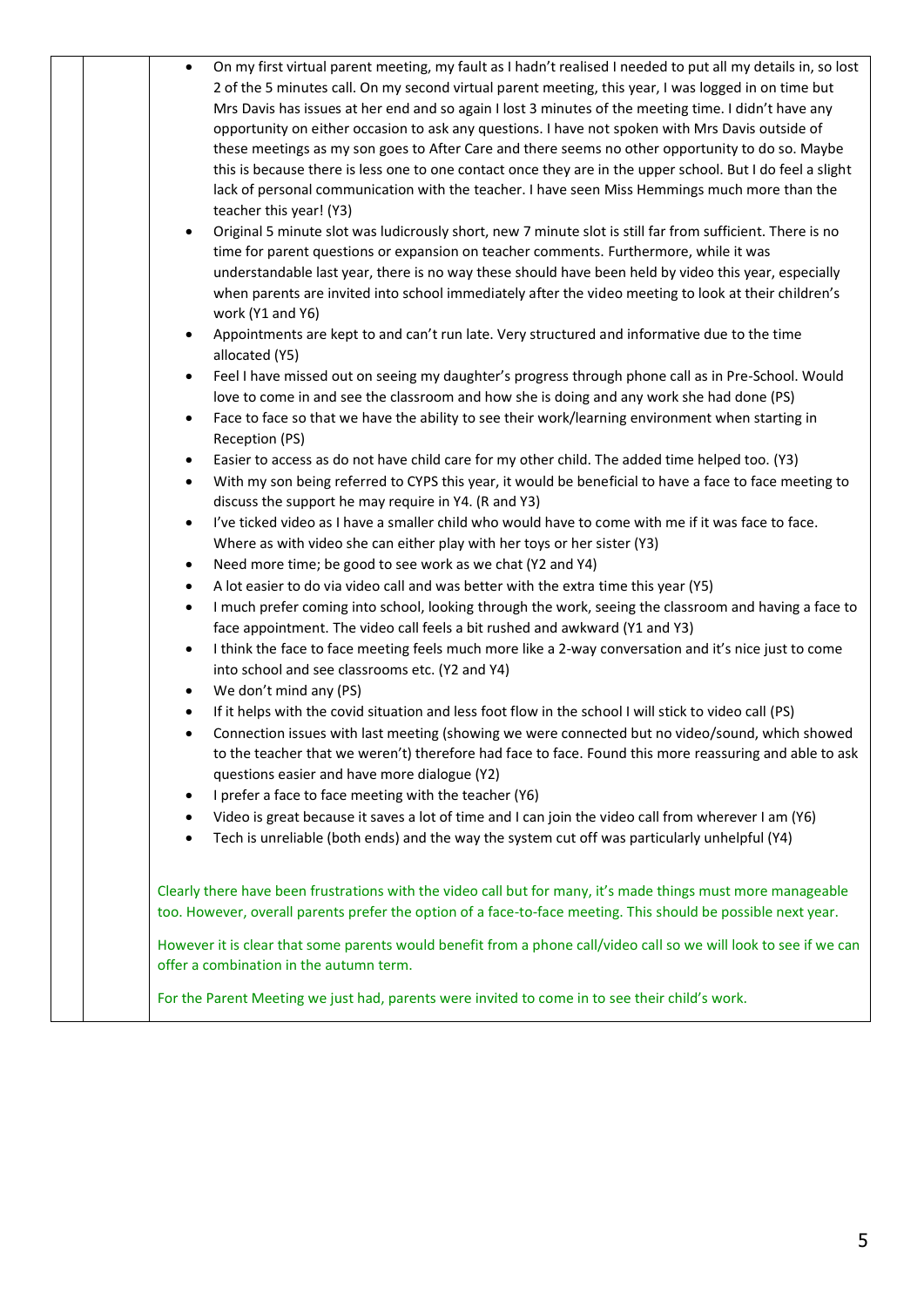|     | Arrangements for entering and exiting the school grounds:                                                                                                                                                                                             | Yes | <b>No</b> |
|-----|-------------------------------------------------------------------------------------------------------------------------------------------------------------------------------------------------------------------------------------------------------|-----|-----------|
| 10. | This year we are operating a one-way system on entering and exiting school.                                                                                                                                                                           |     |           |
|     | Do you feel the one-way system is effective?                                                                                                                                                                                                          | 85% | 15%       |
|     | It's good sending Y5 - less congested (Y5)                                                                                                                                                                                                            |     |           |
| 11. | We have a staggered start to the school day (between 8:40 and 8:50). Can you see the<br>benefit of this and would you like to continue with this in September 2022?                                                                                   | 86% | 14%       |
|     | Please feel free to write any further comments below.                                                                                                                                                                                                 |     |           |
|     | In support of a staggered start to the school day:                                                                                                                                                                                                    |     |           |
|     | Much better as not as busy (Y5)                                                                                                                                                                                                                       |     |           |
|     | Really like the one way and staggered start as it doesn't feel congested on the path next to the car park<br>(Y1 and Y5)                                                                                                                              |     |           |
|     | We feel it's quicker and overall 'better' for the children to go straight into the classroom rather than<br>standing waiting on the yard. (Y5)                                                                                                        |     |           |
|     | Yes as it is not as crowded on drop offs and distancing can be done (R)                                                                                                                                                                               |     |           |
|     | We have only ever known the staggered start/end of the school day and have no complaints (Rec)<br>٠                                                                                                                                                   |     |           |
|     | Less congested on the grounds. Children are not waiting on the yard for the whistle - feels safer. (Y3 and<br>Y6)                                                                                                                                     |     |           |
|     | The one-way system flows well and the staggered start is calmer than a yard full of children and parents<br>(Y5)                                                                                                                                      |     |           |
|     | Not as busy on a morning (Y3)                                                                                                                                                                                                                         |     |           |
|     | It's much better rather than having to line children up and wait for teachers to collect. I feel it gives a<br>$\bullet$<br>calmer start to the day (Y2 and Y4)                                                                                       |     |           |
|     | Much better for my child as she can feel overwhelmed in crowds. She goes in to school happily every<br>(most!) morning ! (Y2)                                                                                                                         |     |           |
|     | As per Q2 to 5, I would welcome a return to staggered finish times too. (Y3)                                                                                                                                                                          |     |           |
|     | One-way system comments:                                                                                                                                                                                                                              |     |           |
|     | Parents need to use the one way system rather than just cut in the way out (Y5)                                                                                                                                                                       |     |           |
|     | This works fine if you have one child at school however becomes tedious when you need to wait around.<br>One way system is pointless in my opinion (Y3 and Y5)                                                                                        |     |           |
|     | One way system - I would prefer to use the top entrance, closer to where I live (PS)                                                                                                                                                                  |     |           |
|     | The one way system is good when it is adhered to by parents. (Rec)                                                                                                                                                                                    |     |           |
|     | One way system is unnecessary and should not be kept for any COVID related reasons. Staggered start<br>$\bullet$<br>does help with drop off of children and results in fewer parents loitering whilst waiting for their child to go<br>in (Y1 and Y6) |     |           |
|     | Answered no to question 10 due to fact a lot of the parents aren't paying attention to this an on numerous<br>occasions saw them walking in through the top way with children (PS)                                                                    |     |           |
|     | The one way system doesn't work as some parents do not follow it, they enter by the wrong gate and                                                                                                                                                    |     |           |
|     | gather round the steps in groups. The staggered start is useful but has had little difference on drop off<br>routine. (Y4)                                                                                                                            |     |           |
|     | Some parents are starting to not follow the one way system but I find it helps with myself having a<br>pushchair, you're not running into people which is great (PS)                                                                                  |     |           |
|     | It is clear that the majority of parents like the staggered start and it is working well for them.                                                                                                                                                    |     |           |
|     |                                                                                                                                                                                                                                                       |     |           |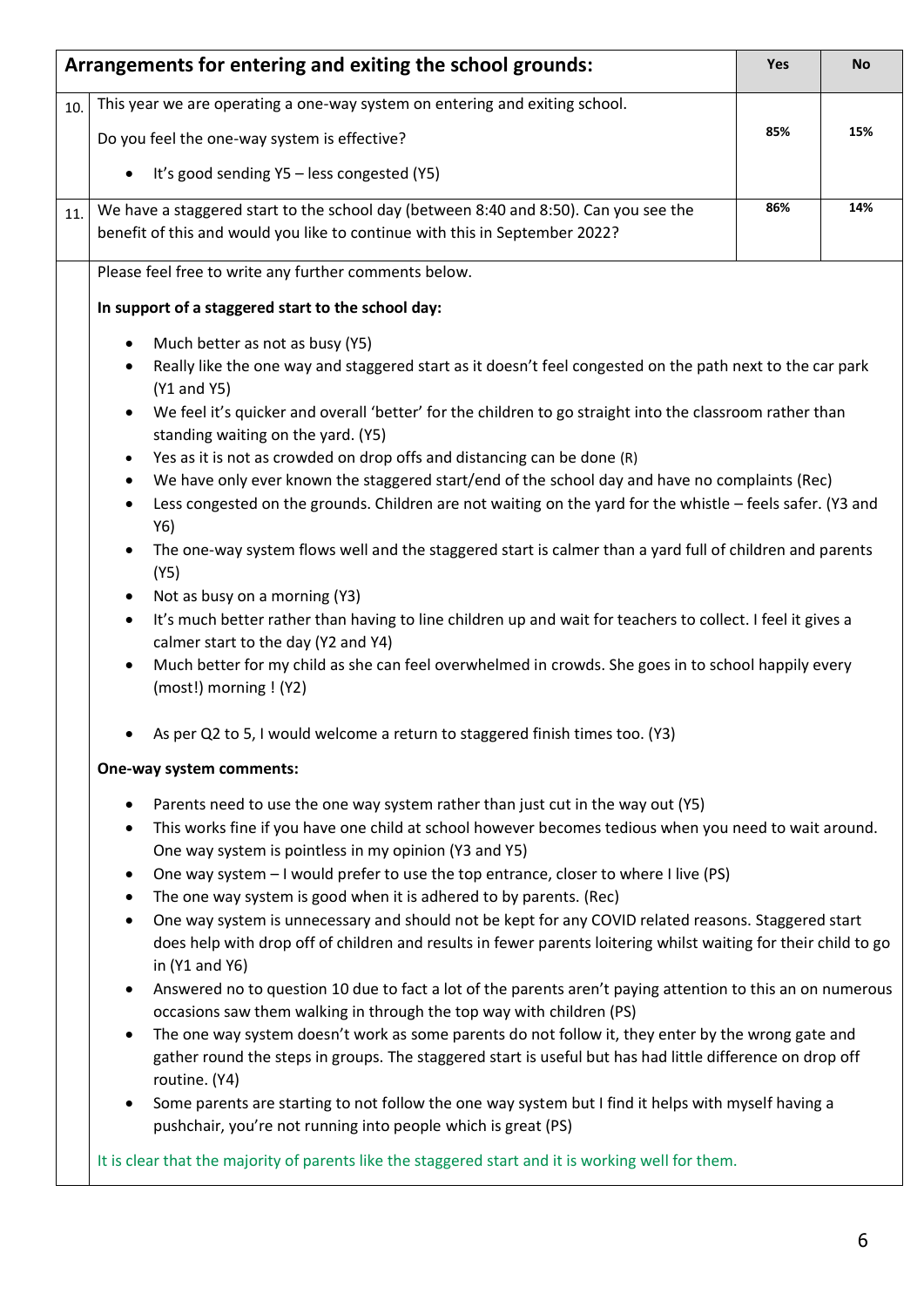|     | Having talked to parents about this too, they feel more comfortable on the school grounds as it not such a<br>crowded area for both parents and children.                                                                                                                                                                                                                                                                                                                                                                                                                                                                       |                          |           |
|-----|---------------------------------------------------------------------------------------------------------------------------------------------------------------------------------------------------------------------------------------------------------------------------------------------------------------------------------------------------------------------------------------------------------------------------------------------------------------------------------------------------------------------------------------------------------------------------------------------------------------------------------|--------------------------|-----------|
|     | The one-way system supports this, reducing the number of people in one area at one time. It is not in place for<br>Covid reasons now This means the school grounds are less crowded and people can move more freely. We<br>recognise that some adults do not follow this. The majority of people who do not adhere to this have requested to<br>take this route due to combination of reasons including mobility. If the majority continue to follow the one-way<br>system it will ensure the grounds flow freely and are accessible for everyone.                                                                              |                          |           |
|     | We recognise that depending on what direction you are coming to school from then you may have to walk further<br>but this is minimal and, we hope, worth the sacrifice.                                                                                                                                                                                                                                                                                                                                                                                                                                                         |                          |           |
|     | As for people gathering in groups round the steps at the top of the Upper School exit, we will write to parents<br>again and encourage them not do this.                                                                                                                                                                                                                                                                                                                                                                                                                                                                        |                          |           |
|     | We will therefore continue to use this system in the next academic year.                                                                                                                                                                                                                                                                                                                                                                                                                                                                                                                                                        |                          |           |
| 12. | Early Years have held information sessions for parents, giving them guidance on what<br>they do in school with regard to English, Maths and Phonics. We are wondering if                                                                                                                                                                                                                                                                                                                                                                                                                                                        | Yes                      | <b>No</b> |
|     | parents of children in KS1 and KS2 would find similar sessions beneficial - offering                                                                                                                                                                                                                                                                                                                                                                                                                                                                                                                                            | 56%                      | 6%        |
|     | advice supporting parents with certain areas of learning.                                                                                                                                                                                                                                                                                                                                                                                                                                                                                                                                                                       | Not including Pre-school |           |
|     | Question 12: 56% Yes 6% No 38% N/A                                                                                                                                                                                                                                                                                                                                                                                                                                                                                                                                                                                              | and Year 6 parents       |           |
|     | If you think this would useful, please state below any suggestions for what you'd want the guidance sessions on.                                                                                                                                                                                                                                                                                                                                                                                                                                                                                                                |                          |           |
|     | <b>Positive comments:</b>                                                                                                                                                                                                                                                                                                                                                                                                                                                                                                                                                                                                       |                          |           |
|     | I attended one and found it useful to see what and how my daughter is learning at school, to better support her<br>home learning (R)<br>Really helpful (Y3)<br>$\bullet$<br>We found the information events useful (Rec)<br>$\bullet$                                                                                                                                                                                                                                                                                                                                                                                           |                          |           |
|     | <b>Suggestions for meetings:</b>                                                                                                                                                                                                                                                                                                                                                                                                                                                                                                                                                                                                |                          |           |
|     | English meanings e.g. adverbs etc. Anything to be covered that term so that we can support at home. However we do<br>use the information included in their organisers a lot when struggling with homework (Y1 and Y5)<br>If my child was in KS1/KS2 I would find this beneficial. However, as he is moving to Y6 in September he'll be more<br>$\bullet$<br>encouraged to undertake his own homework (as he does now) ready for comprehensive school (Y5)<br>I'm happy just being in the loop, it keeps me up to date with what the boys are doing and if I know then I can help.<br>٠<br>Any information is useful (Y2 and Y3) |                          |           |
|     | What a child should be aiming to achieve at each Key Stage so extra support from home can be given if needed (Y2<br>$\bullet$<br>and Y5)                                                                                                                                                                                                                                                                                                                                                                                                                                                                                        |                          |           |
|     | Current topics, books working from (English), formulas for maths used at school (R) Curriculum plans for all subjects<br>are available on the school website within the curriculum section - these give a detailed breakdown of the various<br>areas of study,                                                                                                                                                                                                                                                                                                                                                                  |                          |           |
|     | I feel it would be more beneficial to know what my child needs help on specifically (throughout the year, as and<br>$\bullet$<br>when needed). For example an email or message/note to say to concentrate on something in particular (Y1 and Y3)<br>Assessment criteria - SATs assessments. Online programs used and how they impact. Maths - how it is taught in<br>٠                                                                                                                                                                                                                                                          |                          |           |
|     | school as this can vary from school to school over time (Y4)                                                                                                                                                                                                                                                                                                                                                                                                                                                                                                                                                                    |                          |           |
|     | How lessons are taught e.g. Maths and working out as I was taught differently to how my son shows me (Y5)<br>$\bullet$                                                                                                                                                                                                                                                                                                                                                                                                                                                                                                          |                          |           |
|     | Yes, particularly at Maths. It's not my strong point and would be useful to understand ways to support my children as<br>$\bullet$<br>they move up the school (R and Y2)                                                                                                                                                                                                                                                                                                                                                                                                                                                        |                          |           |
|     | How things are taught in school, especially maths strategies (Y5)<br>٠                                                                                                                                                                                                                                                                                                                                                                                                                                                                                                                                                          |                          |           |
|     | Maths/English (Y2)<br>٠                                                                                                                                                                                                                                                                                                                                                                                                                                                                                                                                                                                                         |                          |           |
|     | Just an overview of how the school teach some things e.g. Maths as this is different from when I was at school and I'd<br>٠<br>rather teacher them the way school do it. (R and Y5)                                                                                                                                                                                                                                                                                                                                                                                                                                             |                          |           |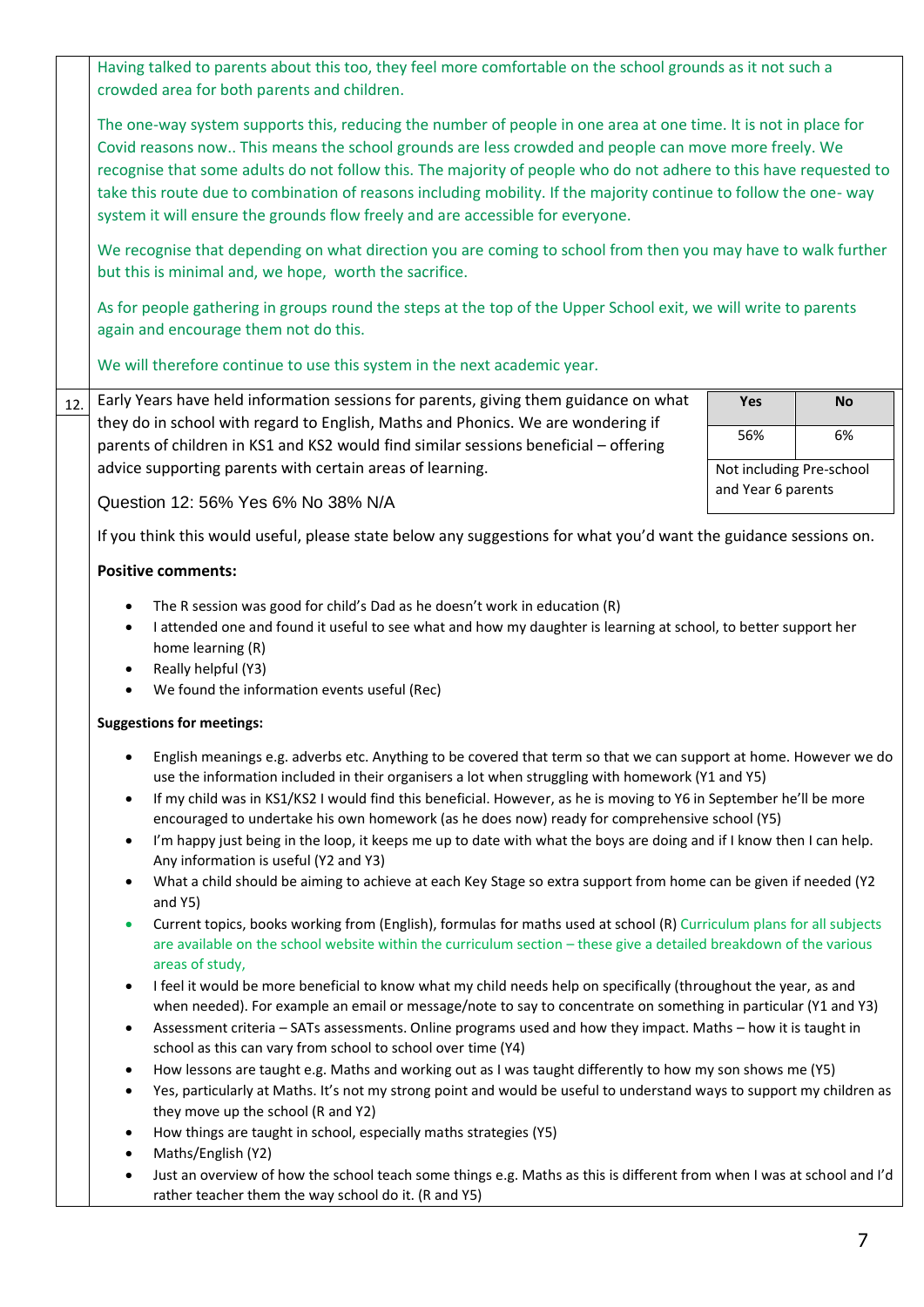Maths co-ordinators are currently updating the school calculation policy which will be available on the school website when completed. We aim to show examples of calculation methods used in the school organiser.

- I feel it would be more beneficial to know what my child needs help on specifically (throughout the year as and when needed). For example an email, or message/note to say concentrate on something in particular (Y1 and Y3)
- Not necessary for these age groups (Y1 and Y6)

| 13. | In your opinion, what are the school's strengths - what do we do well?<br>Where possible we have grouped the responses parents gave us in this section.                                                                                                                         |
|-----|---------------------------------------------------------------------------------------------------------------------------------------------------------------------------------------------------------------------------------------------------------------------------------|
|     | <b>Strong Staff</b>                                                                                                                                                                                                                                                             |
|     | I think it mainly comes down to the teacher. My son massively improved with Mrs Marley then seemed to go                                                                                                                                                                        |
|     | downhill in the dip until he went to Mr Temple where he seems be improving again which is great. (Y5)                                                                                                                                                                           |
|     | Staff have a collective attitude to ensure learners have the opportunity to develop and maximise potential (Y4 and<br>Y6)                                                                                                                                                       |
|     | Brilliant engaging teachers. My daughter just loves going to school and is very happy. She really enjoys her lessons                                                                                                                                                            |
|     | and tells us all about what she is learning. Lots of fun activities, OPAL play, waterslides in the summer, linking in with                                                                                                                                                      |
|     | Key Events e.g. VE Day, sports events. Even helping children understand the war in Ukraine and how they can show                                                                                                                                                                |
|     | support by donations. Fantastic communication with parents, regular emails, newsletters (Y3)                                                                                                                                                                                    |
|     | The Reception (and Early Years) staff do a fantastic job of giving a broad academic and personal/social education<br>$\bullet$                                                                                                                                                  |
|     | experience from what we have seen and been told by our child (R)                                                                                                                                                                                                                |
|     | We have always had a high regard of the school since our son joined in Pre-School. The very few issues have been                                                                                                                                                                |
|     | handled well and resolved quickly (issues with other children but not to a level of bullying) All members of staff are                                                                                                                                                          |
|     | approachable and friendly (Y5)                                                                                                                                                                                                                                                  |
|     | The school had good leadership. Our child always enjoyed school and has been happy at school. He missed it                                                                                                                                                                      |
|     | immensely during Covid lockdowns. Our child has made good academic progress at Tanfield. The staff are caring and                                                                                                                                                               |
|     | have encouraged our child to always aim high. Our child has enjoyed his school meals this year. He feels the meals                                                                                                                                                              |
|     |                                                                                                                                                                                                                                                                                 |
|     | have improved since previous years.                                                                                                                                                                                                                                             |
|     | Listen to parents' concerns, and take immediate action. Staff are and always have been approachable. Our boys have                                                                                                                                                              |
|     | learnt at a steady pace throughout the years, teaching methods are manageable and homework appropriate (Y2 and                                                                                                                                                                  |
|     | Y3)                                                                                                                                                                                                                                                                             |
|     | I think on the whole the school is ran very well and even the things I have raised were ideas from the school that                                                                                                                                                              |
|     | could have been a lot more effective. Not bad at adapting (Y3 and Y5)<br>I have always found the teaching methods to be outstanding (Y2)                                                                                                                                        |
|     | The Reception teaching team are very good at promoting a fun environment for our child to learn. They were quick                                                                                                                                                                |
|     | at realising our child needed to be re-referred for speech therapy. The school are very good at safety especially                                                                                                                                                               |
|     | online. We have had numerous calls with the head teacher regarding the sharing of his image online (Rec)                                                                                                                                                                        |
|     | Safe school. Teachers are patient and always help my child (Rec)<br>$\bullet$                                                                                                                                                                                                   |
|     | Very good and helps my son. (Rec)                                                                                                                                                                                                                                               |
|     | We say it every year, but we are pleased the school has such a good leadership team under the supervision of an<br>excellent head teacher/The outdoor spaces are excellent/School keeps parents well informed with current and<br>forthcoming activities and events (Y1 and Y6) |
|     | I can only really speak about Pre-School. However my child has thrived here. He is always eager to go and is loving                                                                                                                                                             |
|     | learning in a fun way. So for us Pre-School is definitely the right formula and staff in place (PS)                                                                                                                                                                             |
|     | I think that communication is good with school and I always feel I can approach school/staff if needed. Staff have                                                                                                                                                              |
|     | worked hard during these past 2 years and we are grateful for the support you have given to our children to help                                                                                                                                                                |
|     | them feel safe and settled. I really love the OPAL play and the opportunities all children have to still engage in play                                                                                                                                                         |
|     | with their friends. The wellbeing support that you provide through Mr Mansfield has been extremely positive and                                                                                                                                                                 |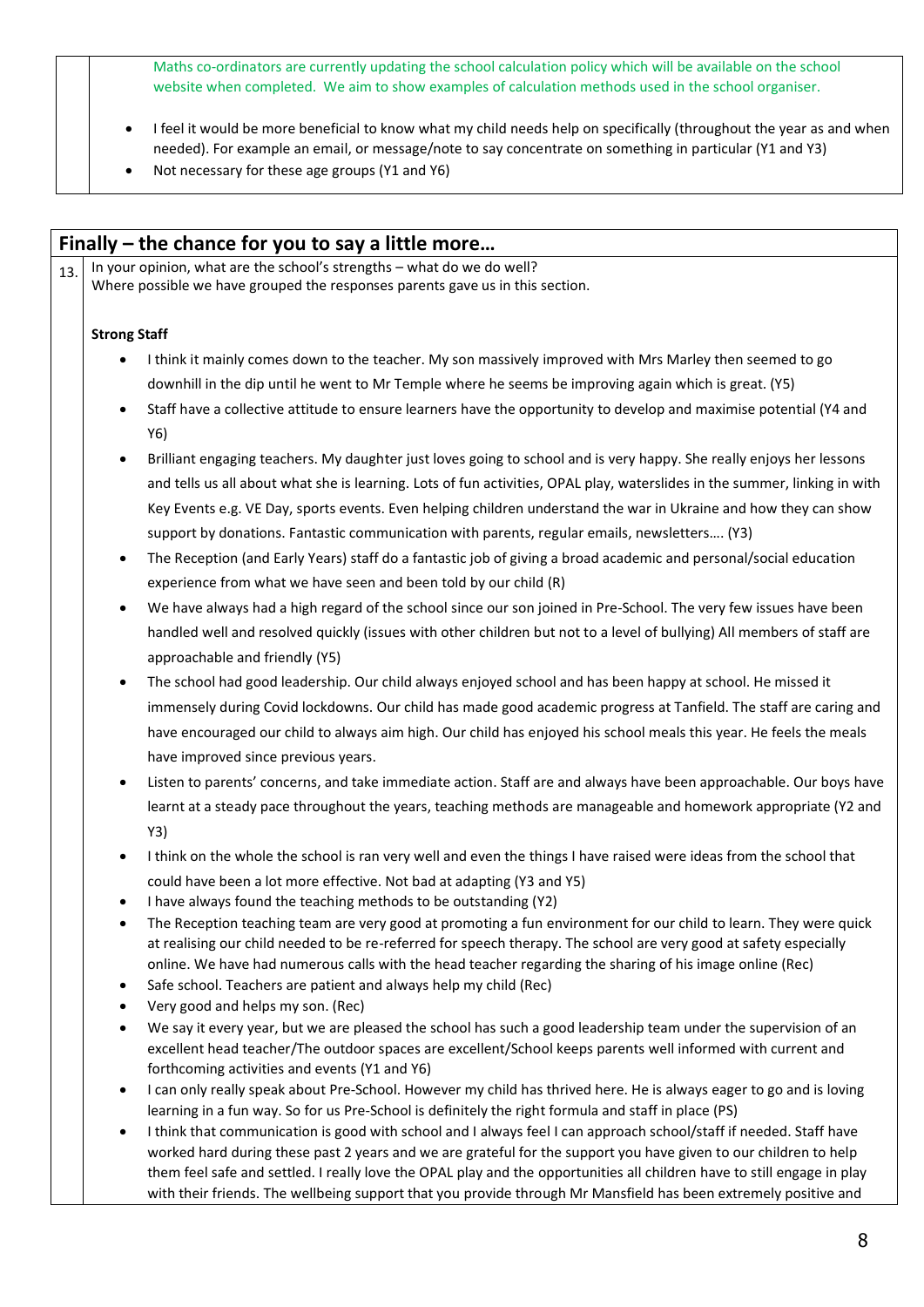had a real impact on my son. I also think that teachers really get to know the children as individuals which is really great to see (Y2 and Y4)

- Our daughter loves going to PS. She loves that there is lots of activities. She feels comfortable around the teachers (PS)
- I can only really speak about PS. However my child has thrived here. He is always eager to go and is loving learning in a fun way. So far as PS is definitely got the right formula and staff in place.(PS)
- They are very committed to what they do and involving the parents with twitter and homework. Teaching each child as an individual as well within a group (PS)
- Fantastic at helping my child when she's needed extra support due to my health issues, and helping her cope with separation anxiety during early stages of my cancer (Y2)
- Our daughter loves coming to school and we could not speak highly enough about Mrs Dunham and Mrs Watson. They have been key in her progression and are giving her amazing skills that she will use when she grows both academically and as a little human. Thank you so much for your hard work. (PS)
- I find staff understanding of my child's differences and promotes his learning well (PS)
- My child is in PS and the attitudes to learning and them progressing is brilliant (PS)
- I am happy with the school! I think everything is fine! (Y4)

### **Strong Curriculum**

- Staff are friendly and approachable./ Many routines in place to help us keep ourselves organised e.g. set home learning day, spelling day, reading comments day etc. /Information shared with parents in a variety of ways: twitter, website, emails/High expectation – children supported and guided to aim to achieve academically, participate in productions (reading in church, singing), attend residentials etc./school grounds – ample opportunities to develop social skills/investment in reading materials – always plenty of choice (Y3 and Y6)
- Encouraging and helping children develop in a variety of subjects/Opportunities to take part in various extracurricular activities e.g. football, hockey, cricket etc. (Y1)
- The school has a good range of subjects for the children to learn. The school keeps parents up to date with emails and letters (Y6)
- The school, although quite large, has an intimate feel about it. You recognise the children and there is a familiarity about the place. I just think the school has a lovely welcoming feel about it/Communication through email and newsletters from Miss Hemmings is great/I particularly really like being able to see what my child has been doing on twitter – he is a typical child who doesn't tell you anything of what he has been doing, so I usually find out on twitter!/The sharing of videos of events on YouTube is also a great help/The online learning facilities are excellent/The After School Care provision is excellent and a great support for working parents. The mix of ages and the way all the children play well together has really helped to bring on my son's confidence (Y3)
- The school is very caring and welcoming to both children and parents/The school genuinely wants the children to be happy and reach their full potential/The Head Teacher is always willing to listen and help in any way she can/The school actively promote the arts/The school communicates with parents effectively/The school passionately promotes OPAL/The school benefits and works with the local community. (Y5)
- Cultural Capital the extended school activities such as visits and residentials. The focus on outdoor play and learning (Y4)

### **Good communication**

- Keep parents well informed (R and Y5)
- My daughter has settled quickly and is confident that adults will keep her safe. Any concerns I have had were addressed promptly and resolved. I was particularly impressed with the communication channels as a working parent. Key staff have telephoned me at work, as I'd requested, rather than leaving a voicemail on my mobile. The Reception team have switched my daughter onto learning. She loves learning and is making good progress (R)
- Communication. The head teacher being visible on the yard and very approachable. School staff are lovely. Keeping up to date with regular emails. Seeing the children's achievements on YouTube (PS and R)
- Communication via email is useful and informative. Good support for SEND children e.g. helpful books, worry monsters etc. Good safety measures in place regarding covid, one way system etc. Learning/Singing songs about feelings/worries (R)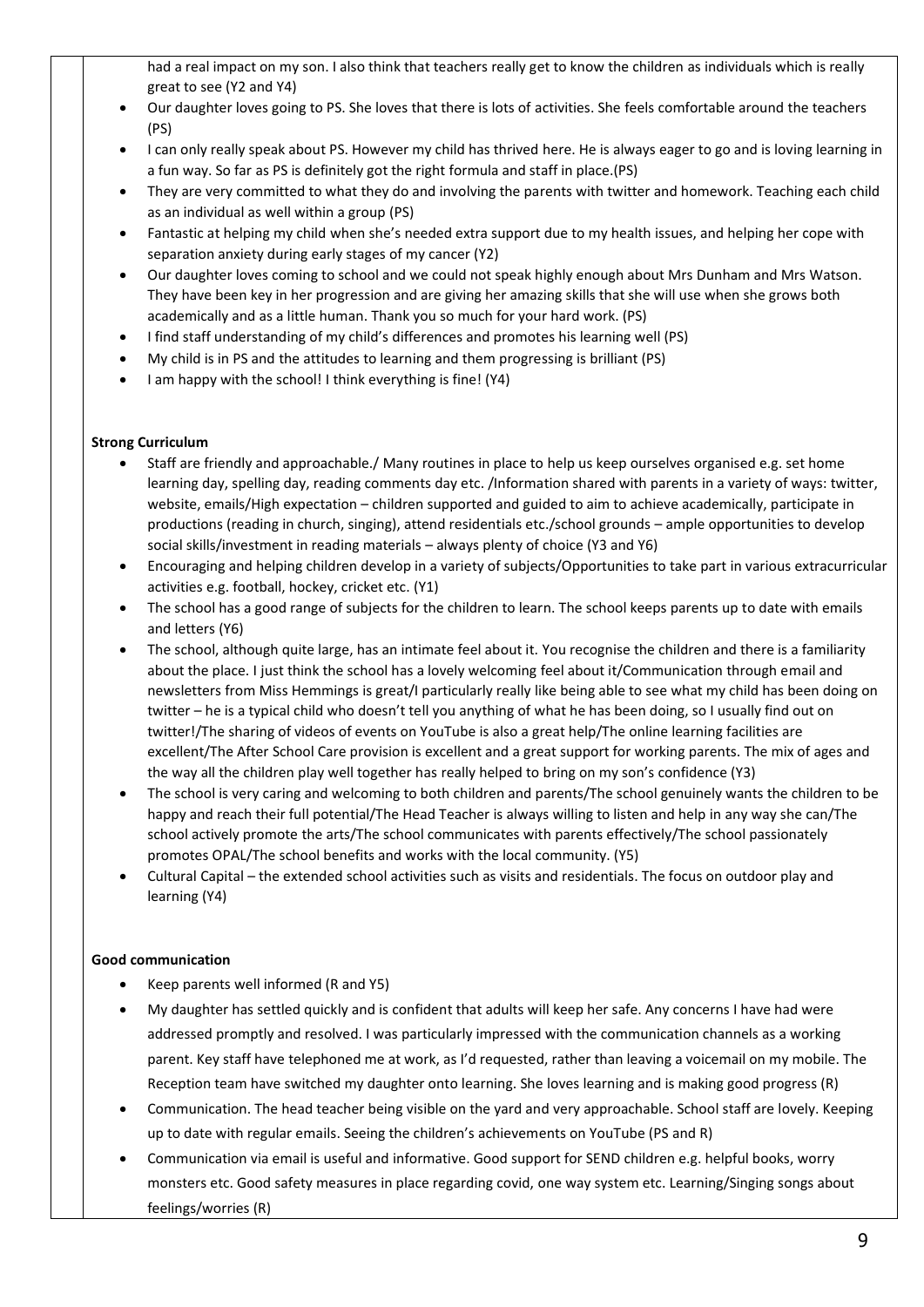- Good communication via emails. Friendly and approachable staff. Variety of outdoor play. Tidy grounds and classrooms. Success cards. Privilege Time. Pushing reading at home. Catch Up sessions. (Y1 and Y5)
- Keeping parents up to date about what is happening and giving reminders. As life can be quite busy. I personally appreciate the reminders to ensure we are on track. (Y2 and Y5)
- Communication, supporting children in areas that need support, giving advice to how we can work together at home to bridge any gaps (Y3)
- Communication, educations (help where needed + SEN), after school clubs, encouragement and understanding, helping the community (R)
- Communication up to date newsletters, website, twitter etc./ Friendly staff/visible and approachable head/my children feel safe and happy at school  $\odot$
- Can't fault anything the school does or provides for the children. Amazing school. The communication I enjoy seeing the photos on twitter however would like to see more (PS)
- As last year. Communication is second to none. Can not complain, well informed. Progression updates are great. Easy to talk to if any issues arise (Y3)
- The school always provides an insight for parents to what's happening in school. Information is provided from twitter, email and letter from which is always informative. The school is very good at supporting local communities and involving the students in this e.g. Annual litter pick and Friends of Tanfield Lea. Teachers know the pupils well had have a good working relationship (R and Y3)
- Good communication. Good range of subjects being taught. Level of care from all the teachers. Good discipline. Good choice of school menu (Y1)
- Communication up to date newsletters, website, twitter etc. Friendly staff. Visible and approachable head. My children feel safe and happy at school  $\odot$  (1 and Y3)
- Effective communication via email (school calendar). Well organised. High expectations of their learning (R and Y2)
- Good communication. Caring and great teachers. Well organised and led (Y6)

### **Extra Curricular Activities**

- Extra curricular activities are plentiful and readily available (Y4 and Y6)
- Offer good opportunities outside of the classroom too (R and Y5)
- The school is very good at rewarding the children for good work and our daughter is always very excited/happy when she receives a certificate or prize. At the same time, the school are good at addressing underperformance and bad behaviour when necessary./The wrap around care is great for parents who work outside of school start/finish times and it is brilliant how our daughter has the chance to attend additional classes after school e.g. Spanish (Y3)
- Non Uniform days, Christmas parties, fun activities in science and other lessons (Y5)

### **Outdoor Space and OPAL**

- Outdoor spaces are excellent for play and learning (Y4 and Y6)
- OPAL play is fantastic. Teachers, TAs, Support Staff are all friendly and approachable. Wide range of topics covered and shared with parents. Curriculum provided on the website to follow the targets for the academic year. Before and after school childcare available and a range of activities. Plenty for the children to get involved with e.g. reading competition, Christmas and Easter activities etc. Wide range of platforms to access at home for home learning e.g. Nessy, TTRS, Mathletics, Bug Club. Communication and information sharing. (R and Y2)
- The outdoor environment is excellent. I would like to see more use of the mud kitchen/enhancements to pre-school garden. Text message reminders for events are very helpful (PS)
- The OPAL play and all you have to offer the children is really good. I like that if a child needs more support additional extra help is given and also if a child is exceeding they are encouraged to do more and join in with older children to further develop. The older children helping the younger children gives the older children more responsibilities (Assisted reading). That you encourage children to push themselves and they are given team reward points for doing so. To encourage them to go one step further. Information in Newsletters and emails and twitter. Very good support and additional time given to compensate for time lost due to Covid. (Y6)
- Lots of activities shown on twitter/children given opportunities to feel important/listened to/excellent outdoor space (PS)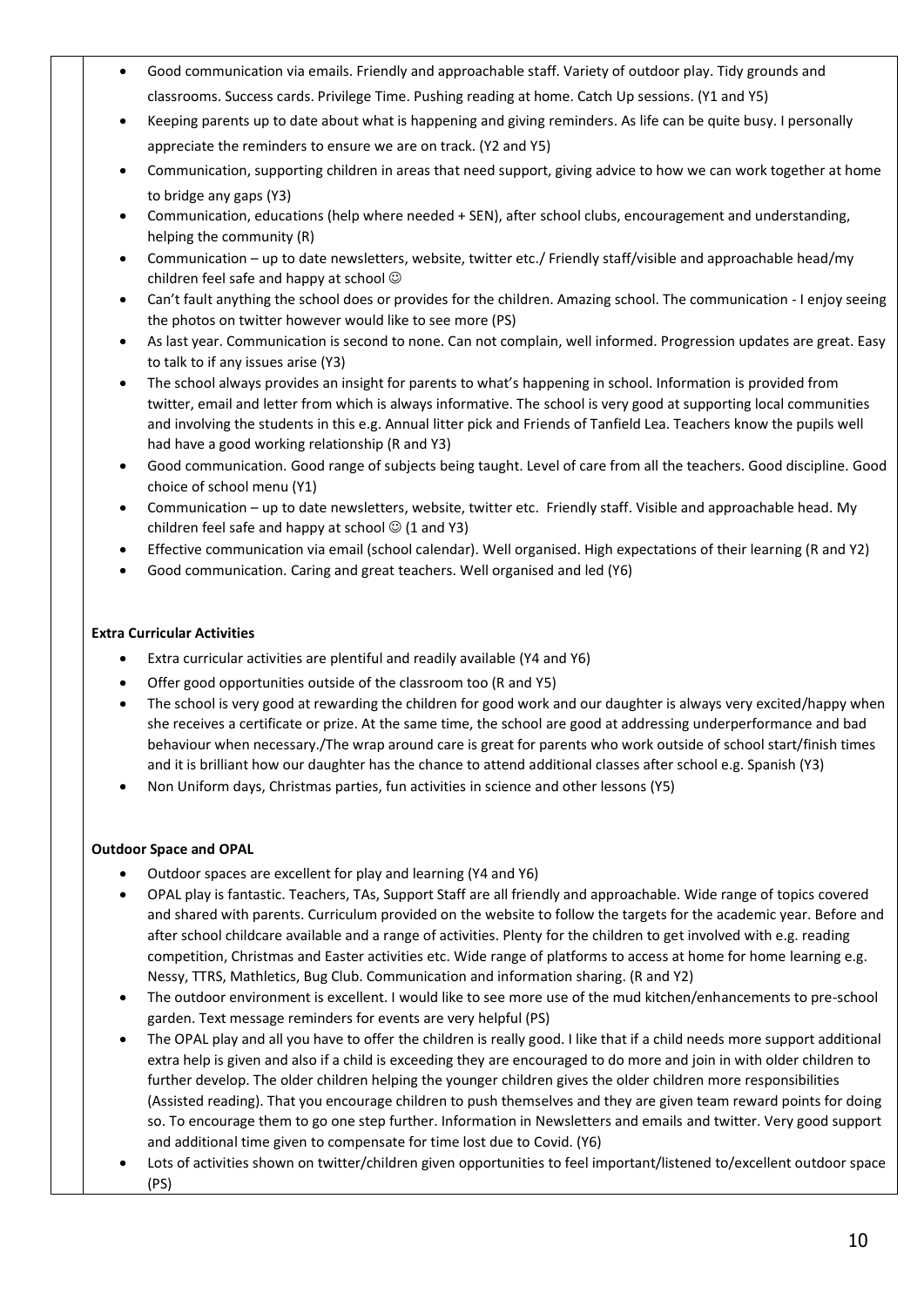|     | My daughter very much enjoys OPAL play and has made a great relationship with one of the Play Supervisors. She<br>$\bullet$<br>recently enjoyed the garden that they are working on and I really wanted to say how much of an asset he is to the<br>school. How he puts up with her on a daily basis, he deserves a medal, she really has a lot of time for him and he has                                                                                                                   |  |
|-----|----------------------------------------------------------------------------------------------------------------------------------------------------------------------------------------------------------------------------------------------------------------------------------------------------------------------------------------------------------------------------------------------------------------------------------------------------------------------------------------------|--|
|     | a special place in her heart. She thoroughly enjoyed her time at school, in the classroom and outside and I could not                                                                                                                                                                                                                                                                                                                                                                        |  |
|     | be happier with the progress she has made. (Y3)<br>I am satisfied with everything the school has to offer (Rec)                                                                                                                                                                                                                                                                                                                                                                              |  |
| 14. | What opportunities is your child offered that you really value which support their personal development?                                                                                                                                                                                                                                                                                                                                                                                     |  |
|     | Teacher engaging and being enthusiastic about work. My son loves going in because the teacher is very good. (Y5)<br>Extra curricular provision to increase friendship groups, become more independent and develop skills (Y4 and Y6)<br>٠<br>School Council, choir and residential trips (R and Y5)<br>$\bullet$<br>Outdoor learning (PS and R)<br>$\bullet$<br>Bringing library/reading books home every week. Home learning tasks. SEND support. Achievements such as Star of<br>$\bullet$ |  |
|     | the Week (R)<br>Bringing learning to life! My daughter is really enjoying learning about history, Tommy Armstrong and the Miners.<br>$\bullet$<br>She thoroughly enjoyed the local walk to Joicey Terrace cottages and is extremely excited for the visit to Beamish.<br>She loved Charlie and the Chocolate Factory and winning the golden ticket $\circledcirc$ (Y3)                                                                                                                       |  |
|     | OPAL (despite the daily washing!) Success Card and Privilege Time (both teach my children that good behaviour is<br>$\bullet$<br>rewarded) (Y1 and Y5)                                                                                                                                                                                                                                                                                                                                       |  |
|     | Opportunities to perform which encourages confidence ie guitar, choir (Y5)<br>$\bullet$<br>Our child got a great deal out of the visit to Howtown. We feel that residential visits are brilliant for confidence and<br>$\bullet$<br>for new experiences. (Y6)                                                                                                                                                                                                                                |  |
|     | My boy likes memory skills and PT. My other boy likes iPads and PT. I am not sure about what else my boys are<br>$\bullet$<br>offered. Movement and music is useful to one of my boys given his ability with his motor skills (Y2 and Y3)<br>Apart from the odd occasion I feel that the children feel the teachers are very approachable which makes me feel<br>$\bullet$                                                                                                                   |  |
|     | comfortable as I know they aren't bottling stuff up. (Y3 and Y5)<br>Performing at the Gala Theatre (Y2 and Y5)<br>$\bullet$                                                                                                                                                                                                                                                                                                                                                                  |  |
|     | Intervention Groups - Lightning Squad (Y5)<br>$\bullet$                                                                                                                                                                                                                                                                                                                                                                                                                                      |  |
|     | SEN, extra things in place based on my child and what works best for his learning and understanding. Movement<br>$\bullet$<br>groups, mega maths, funky fingers (R)                                                                                                                                                                                                                                                                                                                          |  |
|     | The one-to-one reading (Y2)<br>$\bullet$                                                                                                                                                                                                                                                                                                                                                                                                                                                     |  |
|     | After School Activities/ support to progress - further support their achievements e.g. extra resources at home to<br>$\bullet$<br>interest their learning like books that are at their level or extension sheets once completed their work in<br>lessons/involvement in topics at school e.g. visitors like fire service, jewellery maker (Rec and Y2)                                                                                                                                       |  |
|     | Teacher sharing photos/experiences sent in from home with the group/promoting his independence (PS)<br>$\bullet$                                                                                                                                                                                                                                                                                                                                                                             |  |
|     | My child learns English, Maths and the alphabet. It develops him on a personal level and he is independent (Rec)<br>Residentials – promoting independence, confidence/opportunities to participate in performances/opportunity for<br>elders (Y6) to be a reading buddy has made him feel valued/representing the school in sporting activities/trip to the<br>theatre/visits and visitors to enhance learning and understanding (Y3 and Y6)                                                 |  |
|     | I like the community feel of the school and that it is nice to see how happy the teachers are and that they must enjoy<br>$\bullet$<br>working at the school. I feel like any time I have had a problem which includes the school, it is dealt with quickly and<br>efficiently. (Y3)                                                                                                                                                                                                         |  |
|     | I am happy that my child gets extra support in subjects that they struggle in like booster sessions. It really does help<br>(Y6)                                                                                                                                                                                                                                                                                                                                                             |  |
|     | Challenged to achieve beyond target grades (Y2 and Y3)<br>$\bullet$<br>My son has recently started Science Club and is really enjoying it as it is something he has always been interested<br>$\bullet$                                                                                                                                                                                                                                                                                      |  |
|     | in./He loves being able to choose new books from the school library - he is a great reader/Again the After School<br>Care provision helps in his socialisation with children of all ages from the school/The new projects each term really<br>help to keep the children interested, and the added extras for those projects, for e.g. the visit from the gentleman<br>from Beamish, really helped spark my child's imagination (Y3)                                                          |  |
|     | Residential trips are invaluable/Older children love to be involved in schemes such as reading buddies. This has clear<br>$\bullet$<br>benefits for both the older and younger children involved (Y1 and Y6)                                                                                                                                                                                                                                                                                 |  |
|     | Working with different visitors to the school, for example the animation work, which draws on the children's<br>$\bullet$<br>interests/The opportunity, with some support from staff, to develop new friendships (Y5)                                                                                                                                                                                                                                                                        |  |
|     | Discuss things that interest him/photos from home (PS)<br>$\bullet$                                                                                                                                                                                                                                                                                                                                                                                                                          |  |
|     | Breakfast Club and After School Club give our daughter the chance to play and socialise with other children outside of<br>school; Spanish class also develops her understanding of language and other cultures (Y3)                                                                                                                                                                                                                                                                          |  |
|     | The overall support he gets from all staff not just his teacher. He can go to anyone if he has any problems (Y3)<br>$\bullet$<br>School visits such as Beamish. School visitors such as parents/authors etc. Lessons outside the classroom, such as<br>$\bullet$                                                                                                                                                                                                                             |  |

spotting signs of spring. Online resources e.g. Nessy, Star Reader, RSTT, Mathletics (R and Y3)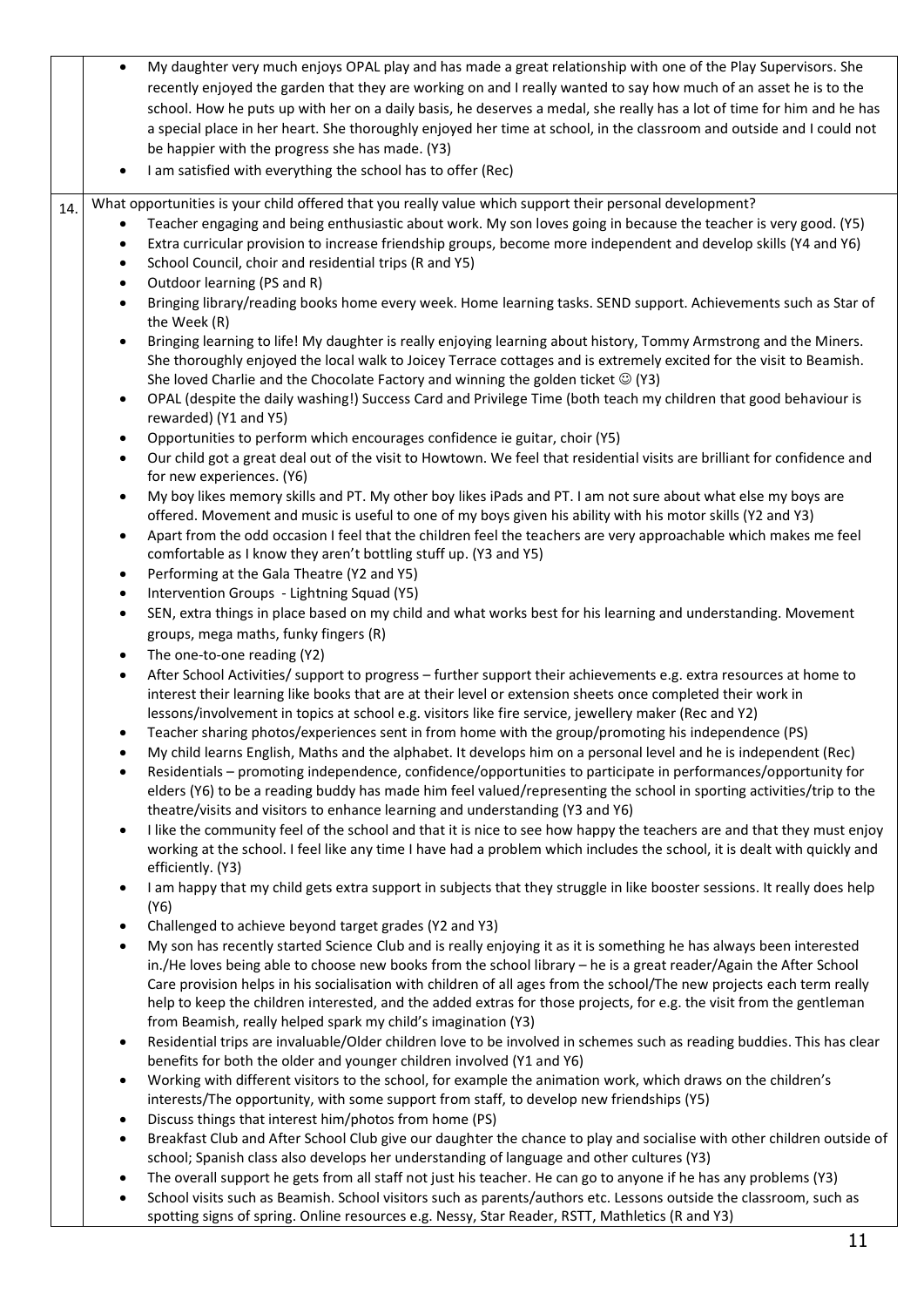|     | My daughter is offered the chance to do Spanish after school which she loves and is now considering joining the choir<br>$\bullet$<br>(Y3)                                                                                                                        |
|-----|-------------------------------------------------------------------------------------------------------------------------------------------------------------------------------------------------------------------------------------------------------------------|
|     | Gala Theatre performances. Choir. Spanish. Residentials - educational visits including theatre performances (Y4)<br>$\bullet$                                                                                                                                     |
|     | The care and support our child receives from her teachers is second to none. We can see her maturing every day she<br>$\bullet$                                                                                                                                   |
|     | attends school and it is all due to the teaching of Mrs Dunham and Mrs Watson. (PS)                                                                                                                                                                               |
|     | Extra support hours which has really developed his learning (PS)<br>$\bullet$                                                                                                                                                                                     |
|     | With my child being in PS she really enjoys the learning aspect as well as playing, such as Mega Maths (PS)<br>$\bullet$<br>We find the choice of extra curricular activities good, our son is often excited to share what he has done at school. He<br>$\bullet$ |
|     | particularly enjoyed the recent animation session (Y5)                                                                                                                                                                                                            |
|     | Teachers make learning fun, e.g. bringing teddies in to aid their learning and development (Y1)<br>$\bullet$                                                                                                                                                      |
|     | They both enjoy the extra clubs they do - choir, school council. If any opportunity arose for musical instruments, I<br>$\bullet$                                                                                                                                 |
|     | know my son would be keen (Y2 and Y4)                                                                                                                                                                                                                             |
|     | Kind and friendly guidance in general from staff (PS)<br>$\bullet$                                                                                                                                                                                                |
|     | Help more is beneficial to our son growing which is amazing you as a school have setup and we will help doing at<br>$\bullet$<br>home (PS)                                                                                                                        |
|     | She has been given the opportunity to see how school life is before she starts full time (PS)<br>$\bullet$                                                                                                                                                        |
|     | Training, education, communication (Y4)<br>$\bullet$                                                                                                                                                                                                              |
|     | Helping the younger children with reading given them responsibilities. School trip to encourage them to overcome<br>$\bullet$                                                                                                                                     |
|     | some of their fears. Extra Music lessons to learn guitar. My daughter always wants to complete her reading time as                                                                                                                                                |
|     | she is given privilege time for doing so. (Y6)                                                                                                                                                                                                                    |
|     | Team Captain has helped with my daughter's confidence and the trip to Howtown really boosted her confidence (Y6)                                                                                                                                                  |
|     |                                                                                                                                                                                                                                                                   |
| 15. | What do you think the school could do to improve?                                                                                                                                                                                                                 |
|     | Nothing - the school is fantastic (Y4)                                                                                                                                                                                                                            |
|     | Normal breaks - my son said everyone plays football but it causes a lot of arguments and if you don't like football he                                                                                                                                            |
|     | feels singled out a bit (Y5)                                                                                                                                                                                                                                      |
|     | During morning break, there is not enough time to access OPAL. During the summer months, children are allowed on the                                                                                                                                              |
|     | grass to play. Approximately half of the children play football and half play other games.                                                                                                                                                                        |
|     | Online parent pay available for all fundraisers, raffles, trips, resources (Y4 and Y6)                                                                                                                                                                            |
|     | Use an online system to pay for donations e.g. Just Giving. Could this be done by using a google/online form? It may<br>$\bullet$                                                                                                                                 |
|     | improve the response rate and allow easier collation of the response. (R and Y2)                                                                                                                                                                                  |
|     | Fundraisers via the Friends of Tanfield Lea need to be separate as they have separate bank accounts. There is a percentage                                                                                                                                        |
|     | charge on small amounts which means it is not viable to collect via SchoolComms. Just Giving isn't really designed for                                                                                                                                            |
|     | organisations to collect regular payments.                                                                                                                                                                                                                        |
|     | Childcare from CnS on Inset Days (R,)                                                                                                                                                                                                                             |
|     |                                                                                                                                                                                                                                                                   |
|     | We took this comment on board and were able to offer it for all 3 days in May. We will request this from CnS again for the                                                                                                                                        |
|     | November days.                                                                                                                                                                                                                                                    |
|     | Such a fantastic school! It would be nice to start attending some face-to-face events (assemblies, Easter, Nativity) but                                                                                                                                          |
|     | understand this is for the safety of staff, parents and children (Covid) and hopefully will be able to soon. Text                                                                                                                                                 |
|     | messages for key info would be good as sometimes emails can get lost! (Y3)                                                                                                                                                                                        |
|     | Face-to-face events have started to take place this term e.g. Howtown Slideshow and Sports Day have already taken place.                                                                                                                                          |
|     | We now only send emails as there is a cost for the texting service and this soon mounts up.                                                                                                                                                                       |
|     | More after school clubs e.g. art club, football etc. Other schools in the area offer a lot more after school clubs (Y1 and                                                                                                                                        |
|     | Y5)                                                                                                                                                                                                                                                               |
|     | Miss after school clubs (Y2 and Y3)                                                                                                                                                                                                                               |
|     | After school sporting activities. Football/netball encouraging them to work as a team. Drama classes and music (Y6)                                                                                                                                               |
|     |                                                                                                                                                                                                                                                                   |
|     | This year clubs have included Spanish, Choir and football. This term we are offering a sporting After School Club every night                                                                                                                                     |
|     | (Y1 and Y2 2 nights a week/Y3 to Y6 3 nights a week) and Y2 and Y3 have accessed a Coding club. School Council runs weekly.                                                                                                                                       |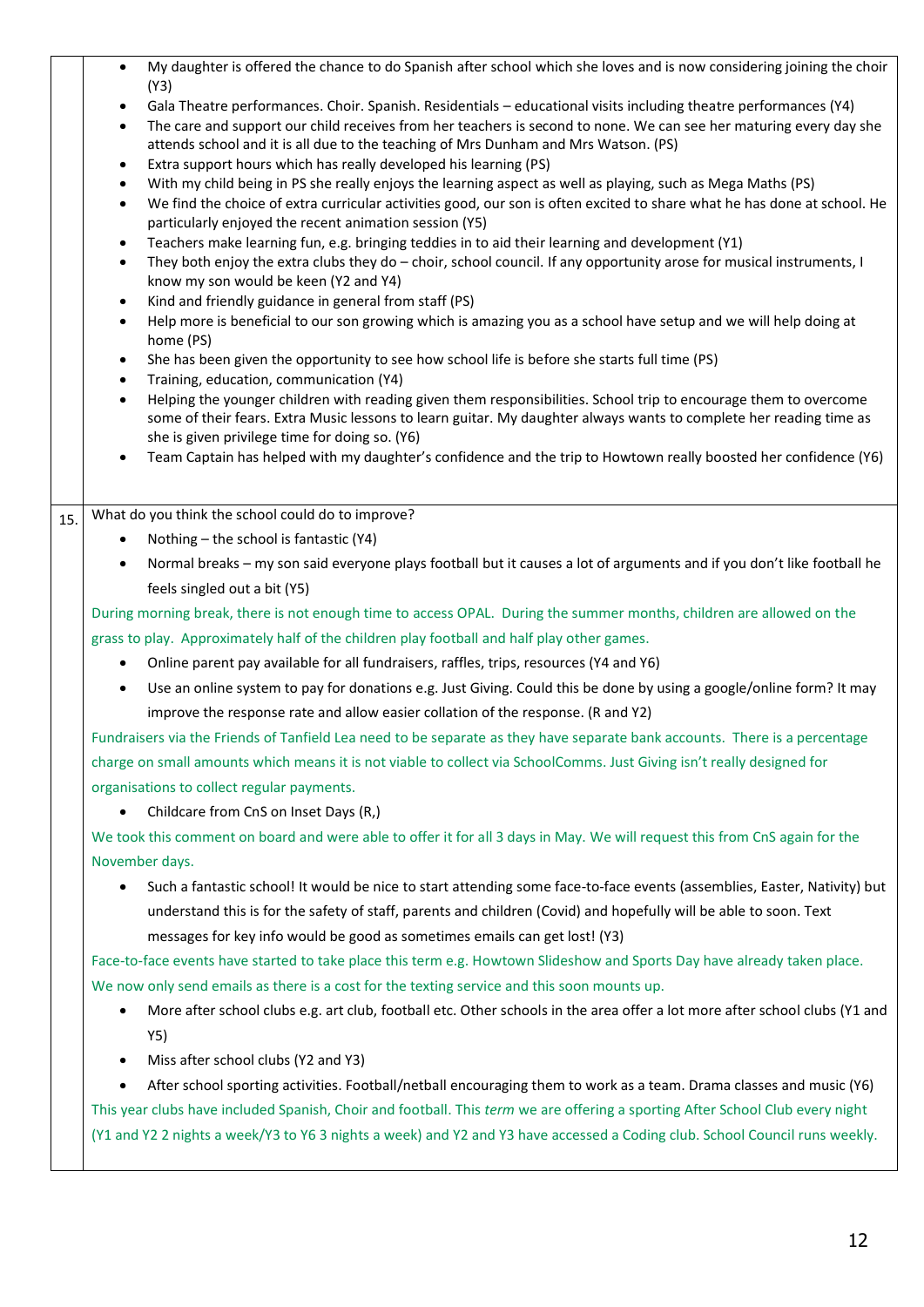• Introduce a system of sharing details of colour blindness as a child moves into the next year group. It has not been too much of an issue but he has had to explain to the teacher in each year, especially when got things wrong because he couldn't identify the colour (Y5)

This is a valid point. As a school, we try our best to be inclusive. This information should be shared with the next teacher. We have added this criteria to our central record which is shared with all staff.

• After School Care. It should be the same price for ALL children and not 'special' rates for some. It's £7.50 per child per day and yet some parents are paying £2 per day. How is this fair? (Y5)

As with many organisations, the staff are given a discount for their children to allow them to spend time in school carrying out their day-to-day duties which benefits all pupils in the school.

- Not sure I think the balance school has is working (Y2 and Y3)
- Just continue to get additional resource for support. I appreciate the teachers do a really difficult job so extra support really makes the difference. I can see the difference compared to when other family members were in the school (Y3 and Y5)
- More support and consistency for SEN students (Y5)

Every school decides how to use their budget and we value the role our Teaching Assistants play in supporting the learning of all children and so endeavour to continue to fund this. Any additional adult support (e.g. for children with more significant Special Educational Needs) is always dependent on additional funding and this is allocated according to the needs of the child. The school has to apply for this.

• After school clubs returning. It is great that the option of childcare is available until late, however it is very expensive especially for those with more than one child (Y2 and Y5)

See above about school clubs returning. We offer a combination of free and chargeable ones.

• Free Breakfast Club. Different Sports in PE. Make Breakfast Club more enjoyable (Y5)

3 members of staff are employed to run Breakfast Club, in addition to the costs of breakfast. This would significantly impact the school budget. Our PE Curriculum is available on the school website. It covers all of the National Curriculum, but also includes festivals, competitions, OPAL, residentials and competitive football. We have set up Breakfast Club to cater for the large numbers. Staff have started to set up small games in the hall, they can watch Netflix or play games at the table. Children are welcome to bring colouring books etc.

• I sometimes don't feel success cards are consistent. They are to support and suit the individual but not sure they are always rewarded fairly. (I can speak to you to explain if that helps). For an outstanding achievement I wouldn't always agrees some are and from a parent's point of view, children can let it bother them – not entirely sure what you can do to help them move onto the next stamp (Rec and Y2)

Staff award these consistently within their own class. The idea is that they celebrate successes. They are progressive and so there will be differences across year groups. Children are not all the same either and so they reward the individual's success.

• Forest school area/activities. As a Forest School leader at Busy Bees Nursery in the past, this is something I value and really benefits children holistically (PS)

There are a lot of similarities between Forest Schools and OPAL. Staff use the grounds and the locality to support the wider curriculum.

• Go back to face to face parents evenings.

We have a parents' evening in July where parents can come in to speak to the teacher. The Meet the Teacher meeting is face to face this year. Some parents prefer the convenience of not having to attend the school, but we plan to offer face to face parents evenings from Autumn 2022.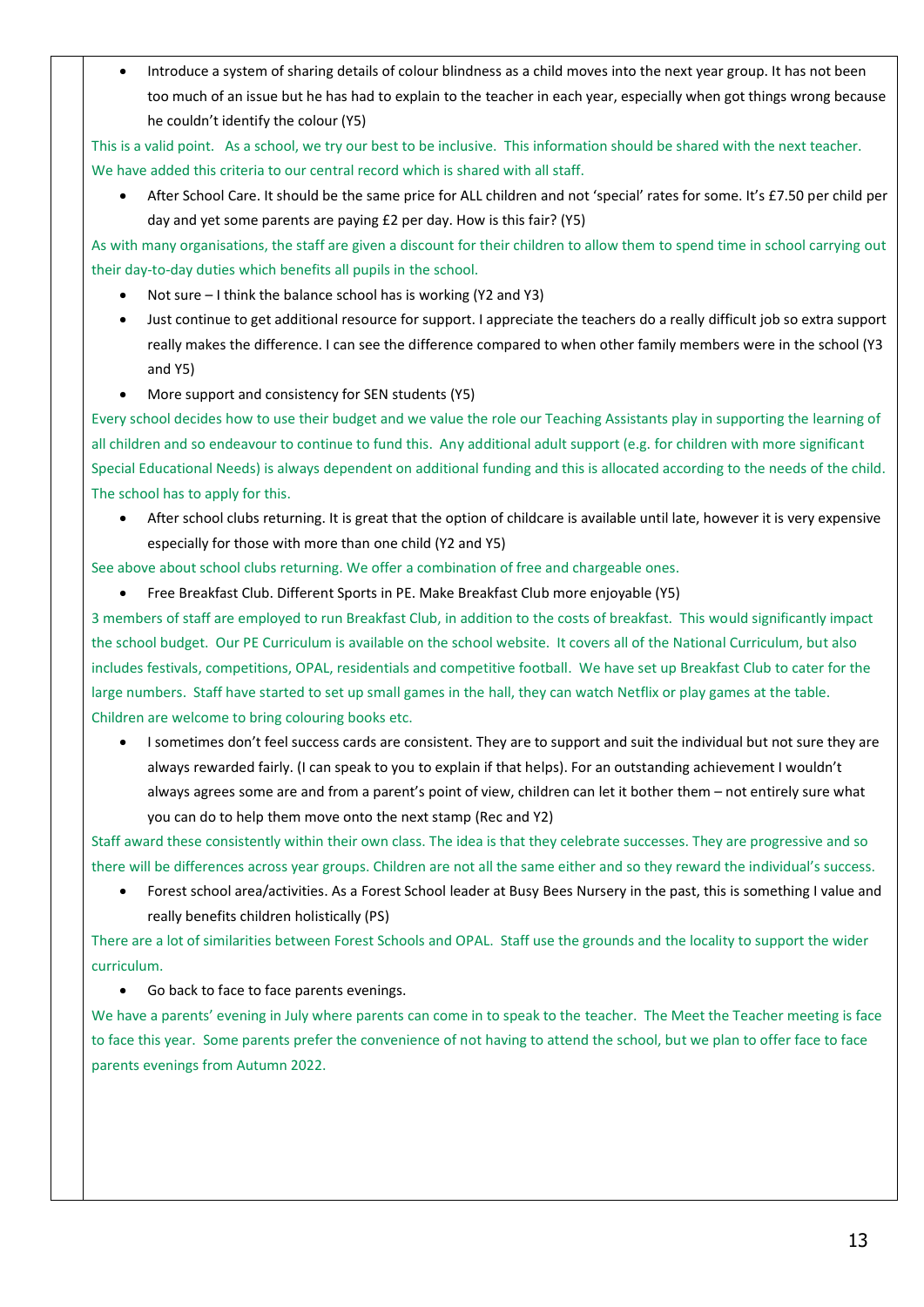• Give a little more detail on things that are happening in school so that parents with their first child in school know the protocol/what to do e.g. the Book Fair – information about bringing money in was sent via email on the day they had been to purchase books. I popped some money in his bag that morning just in case, but would be better to know in advance what is expected (Y1)

We do try to put as much information in our letters to parents and the Newsletters but recognise that sometimes we may have omitted some of the finer details, particularly for parents for whom it is their first child in school. We'll look to include this information in the future.

• Copy the partially completed Success Card from the previous academic year to carry forward – our son had a ¾ full card from Reception that wasn't shown when he moved to Y1. I took it out of his old organiser and put it into his current one, but it has either been lost or misplaced, meaning he effectively started the year from scratch (Y1)

We transfer success cards from one year to the next. Unfortunately, a misplaced organiser means that the record of previous stamps is lost.

• The only thing I can say is when the Lollypop Man is sick there is no other teachers or parents that could train and stand in for him when he is absent (Y6)

You have to be insured to do this job and in order to be insured you have to be employed in the role. We have explored this in the past as it concerns us too but there is no way round it.

• Nothing in particular, but I really would like to see the face to face meetings with the teachers return/ There is still sometimes an accumulation of people outside the school entrance on a morning, clogging up the pavement. Also parents parking on the double yellow lines and doing three point turns in the middle of the main road are a great irritant, though I know you raise this regularly with people. (Y3)

See above regarding parents evening. We continue to remind people about parking and safe manoeuvres on the road. We have in the past asked PCSOs to support this.

• More after school opportunities, particularly sports. We feel the school lags behind others significantly in this aspect/e-schools had obvious benefits during COVID school closures, however it should not be used when school is open normally. Currently, with some classes such as Y1, e-schools is used as an occasional alternative to homework but this is only signified by a lack of homework books sent home with the child that week. Additionally, any homework set on e-schools consists of a poorly laid out page which needs to be printed at home and is difficult for the children to engage with and no feedback is offered after its submission (Y1 and Y6)

We have continued to use E-schools this year to ensure children are familiar with their login details and how to access the site. This was to ensure that, in the event of further lockdowns or children being absent through isolation, they knew how to access resources. Feedback is sometimes given on E-schools or given to the whole class in school to ensure all children receive it. See above about after school clubs.

- The only thing I would find useful as a parents, is maybe a termly/half termly class newsletter to provide an overview of what the children will be focussing on/what the topic is etc. to enable me to better support my chid at home and to initiate conversation. This could also highlight key events, dates etc. specific to each class (Y5) Curriculum plans for all subjects are published on the school website – these detail the areas of study and related texts. Dates for the diary are sent out for the whole school – these detail whole school and individual year group events.
- In regards to my own child, maybe seeing more photos of what she has been doing that day on twitter or by email as 4 year old isn't the chattiest when leaving school and would love to see what she has been doing (PS)

The priority during the day is interacting with children's learning. Taking a lot of photos can takeaway from this and be quite time consuming. We use twitter to give a general overview of what the children are doing.

• School diary given out termly – less changes/more detail can be given to later months (PS)

Dates for the whole year are distributed in September. Changes and updates are included in newsletters. We try to make as few changes as possible but know that some parents really appreciate getting dates well in advance so they can plan around these.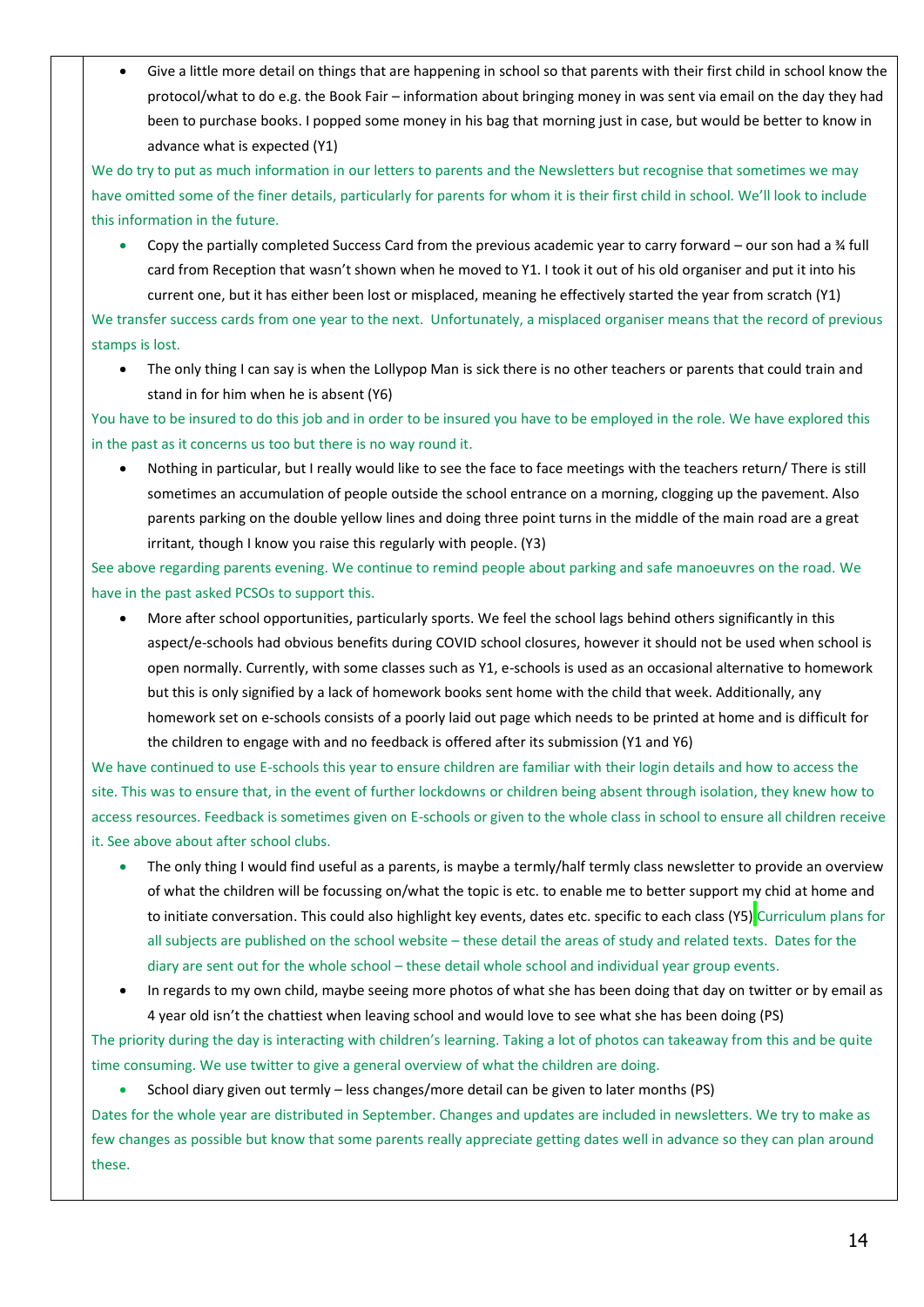• Staggered finish times would ease the congestion outside of school, improving safety and lessening the impact on other road users (Y3)

Finish times are staggered to certain extent (over 10 minutes). To stagger this even further would be inconvenient for parents who have more than one child in different year groups.

• Poverty Proofing – the amount of contributions asked of parents within a term – school need to consider parents financial situation particularly at this time. Informing parents of accelerate progress over time – not attitudes. What are their targets/goals. What are they working on? Understanding of sexual violence and sexual harassment in schools Ofsted paper (Y4)

School are very mindful when requesting any contributions. We want to offer our children a variety of enriching experiences. We use our own grounds as a resource and use school fund to pay for as many opportunities as possible. We do ask for donations during the year but these are all voluntary. The Friends of Tanfield also support school financially. Enrichment activities we don't ask for funding include – Gala Theatre, In it Together Conference, Sports Events – Festivals and Competitions, visiting musicians and authors, Nissan visit. Where the cost of planned events are too high, we have looked at more affordable alternatives.

Other activities we ask for just a minimal amount include Lower School Activity Day, Climbing Wall, Sleepover We subsidise all school visits and all residential visits.

All children can take part in all events, regardless of payment – they do not miss out.

Progress – termly updates are given through parent meetings and assessment summaries as well as an end of year report. Staff have undertaken training with regards to the understanding of sexual violence and sexual harassment in schools and are mindful of this when dealing with any incidents.

• Updates on what is being learnt or happening every day, other Pre-Schools have apps etc. which I previously found great (PS)

Our Twitter feed shares examples of what the children get up to each week. The school has explored possible other apps but these are time consuming and would impact on staff time which we feel is best used to ensure quality teaching and learning.

I think it would be nice to offer support and guidance to those parents who may need it in some sort of capacity. Maybe a drop in type session. (Y3)

Meet the teacher sessions provide guidance for how parents can support their children at home. Additional information is available in organisers and on the school website. We are in the process of developing ways we can support parents. These include a calculation policy in maths and signposting to curriculum content/aims. For next year, we will also consider ways to share teaching strategies and approaches.

• After school clubs to help with homework. Reduce break times as I think the kids get a lot of homework. However, it's a tough position due to Covid so I understand. Bring back the extra hour on a Wednesday – I know this out of school hands and not an improvement (Y1).

The extra hour was beneficial but as recognised, was a Covid specific strategy and was tied to additional funding. We feel that the amount of homework is appropriate and uses a little, but often approach.

• Go back to face to face parents evening. Traffic outside school (Y1 and Y3)

We asked for preferences on this questionnaire and 65% said they would now prefer face-to-face. We will offer this in the autumn term. We continue to remind people about parking and safe manoeuvres on the road. We have in the past asked PCSOs to support this.

• I often find the balance of homework too much, especially for Y2. My daughter can sometimes get double the work that my son gets and quite often feels like it's unmanageable to keep up with it alongside reading, spelling etc. as well as their own out of school interests (Y2 and Y4). We feel that the amount of homework is appropriate and progressive across school. If you ever felt that your child was getting too much, then please speak to your teacher about it. The only other thing is minor but I just wanted to mention it (and it's not a criticism) but my son has mentioned a few times that the class often never get to the end of the class book they are reading due to running out of time at the end of term, and then starting a new one. We quite often have to go and get the book so he can finish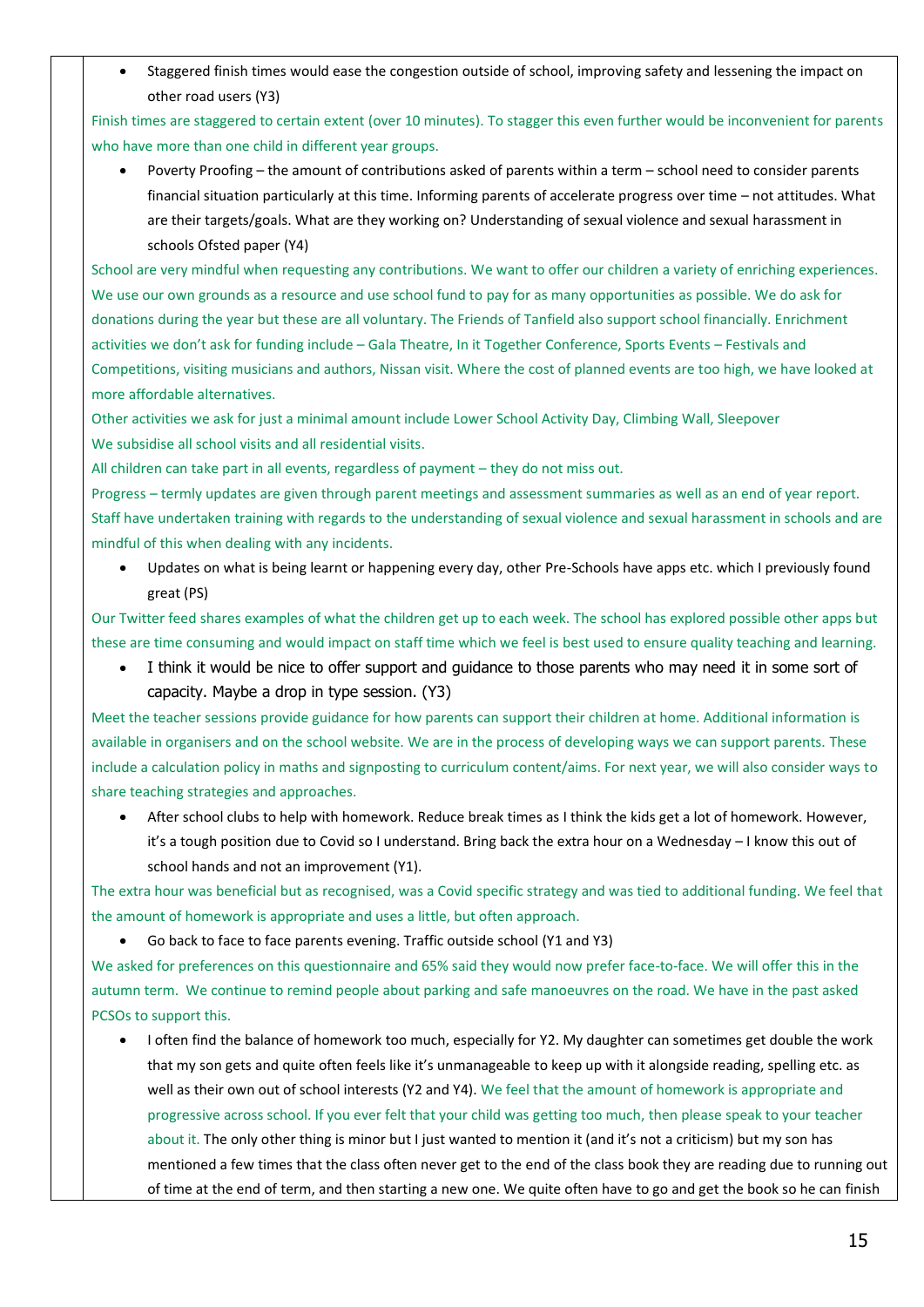|     | it and see what happens. He finally has a love for reading and we do lots to support him at home but it's hard to see                                                                                                                                                                                                                                                                                                                                                                                                                                                                                                                                                                                                                                                                                                                                                                                                                                                                                                                                                                                                                                                                              |
|-----|----------------------------------------------------------------------------------------------------------------------------------------------------------------------------------------------------------------------------------------------------------------------------------------------------------------------------------------------------------------------------------------------------------------------------------------------------------------------------------------------------------------------------------------------------------------------------------------------------------------------------------------------------------------------------------------------------------------------------------------------------------------------------------------------------------------------------------------------------------------------------------------------------------------------------------------------------------------------------------------------------------------------------------------------------------------------------------------------------------------------------------------------------------------------------------------------------|
|     | the value of reading if a member of staff doesn't show that they love it enough to get to the end (Y2 and Y4)                                                                                                                                                                                                                                                                                                                                                                                                                                                                                                                                                                                                                                                                                                                                                                                                                                                                                                                                                                                                                                                                                      |
|     | We certainly want to encourage a love of reading and feel we do this well. Sometimes a teacher will introduce children to a                                                                                                                                                                                                                                                                                                                                                                                                                                                                                                                                                                                                                                                                                                                                                                                                                                                                                                                                                                                                                                                                        |
|     | story with the intention of hooking them in and then finishing it themselves. Other times they plan to read the whole novel.                                                                                                                                                                                                                                                                                                                                                                                                                                                                                                                                                                                                                                                                                                                                                                                                                                                                                                                                                                                                                                                                       |
|     | However, we will mention this to teachers and talk to them about how they approach this as we certainly don't want it having                                                                                                                                                                                                                                                                                                                                                                                                                                                                                                                                                                                                                                                                                                                                                                                                                                                                                                                                                                                                                                                                       |
|     | a negative impact on children's love of reading.                                                                                                                                                                                                                                                                                                                                                                                                                                                                                                                                                                                                                                                                                                                                                                                                                                                                                                                                                                                                                                                                                                                                                   |
|     |                                                                                                                                                                                                                                                                                                                                                                                                                                                                                                                                                                                                                                                                                                                                                                                                                                                                                                                                                                                                                                                                                                                                                                                                    |
| 16. | Additional comments - If you want to explain any of your answers or if there is anything else you would like us to know about,<br>please tell us here.<br>Both my children thoroughly enjoy time in school. We're grateful to the collective effort that goes into<br>$\bullet$<br>ensuring this happen on a daily basis (Y4 and Y6)<br>Thank you $\odot$ My children are happy and love coming to school despite all the recent covid challenges. I<br>feel school had tried to keep things as normal as possible for them (Y1 and Y5)<br>Both of our children have attended Tanfield and we have always felt 100% confident that we made the<br>$\bullet$<br>right choice of school. We have such mixed feelings about our youngest child moving on to Secondary<br>School. On the one hand, we will be sad he is leaving Tanfield but on the other hand, we feel that Tanfield<br>has done a splendid job in preparing our child for his next steps. (Y6)<br>I have a comment in regards to homework. While we try to do everything, I feel sometimes it's too much -<br>$\bullet$<br>given the last 2 years I can understand the children have to catch up - however some nights the boys have |
|     | activities and we don't get to do homework then as so many on-line it's hard to keep up (Y2 and Y3)<br>I would like to know about the extra support my daughter receives as I am not sure what this area is in<br>$\bullet$<br>regards to subjects (Y4)<br>Both of my children are very happy at school and enjoy their lessons with their teachers © (Rec and Y2)<br>$\bullet$<br>More support for parents of children who have disadvantages, separated parents, abusive past<br>$\bullet$<br>experience, victims of domestic violence in the past, financial difficulties, struggling to afford new uniform,                                                                                                                                                                                                                                                                                                                                                                                                                                                                                                                                                                                    |
|     | new to the area etc. (PS) School collaborate with a range of outside agencies to support families.<br>I am pleased that I chose this school for my son. He has settled well. I am naturally concerned that he is<br>behind the expected level and due to waiting for external speech therapy we are at the point where his<br>teacher is doing everything he can but he may need more support than he gets. I am frustrated about the<br>time speech and language is taking to help him which I appreciate is not the school's fault but really wish<br>more could be done. (Rec) School have bought in additional support from County, providing us with a<br>Speech and Language assistant who delivers weekly sessions. This is accessed by children who have had<br>their initial assessment with Speech and Language. Although this does not help the time spent waiting for<br>an assessment, it does allow us to provide blocks of therapy within school when recommendations have<br>been made.                                                                                                                                                                                            |
|     | My boys never complaining about going to school. They enjoy it and talk about it positively. They are<br>٠<br>enthused by their learning and enjoy linking activities and family days out to the topics they cover e.g.<br>museum visits, book shops visits etc. (Y3 and Y6)                                                                                                                                                                                                                                                                                                                                                                                                                                                                                                                                                                                                                                                                                                                                                                                                                                                                                                                       |
|     | I really appreciate the policy of sending the children into school already in their PE kit on PE days - quicker<br>$\bullet$<br>to get ready on a morning and less uniform to sort! A cheeky comment I know but one I imagine most<br>parents would secretly agree with $\odot$ (Y3) This has been a positive from the school's perspective too,<br>saving a lot of time.                                                                                                                                                                                                                                                                                                                                                                                                                                                                                                                                                                                                                                                                                                                                                                                                                          |
|     | During the trip to Howtown, children were not allowed a device to take their own photographs. This is<br>$\bullet$<br>understandable but the school should consequently make sure that, as a minimum, a daily update and<br>photos are provided as was promised before departure. Some groups seemed to offer more updates than<br>others./ Parents should now be allowed back into school for events such as egg painting, Easter Service,<br>Sports Day etc. Both children and parents have missed enough over the last couple of years and the COVID<br>excuse cannot continue to be used. Anyone who is still concerned about attending can stay at home . (Y1<br>and Y6) Staff endeavour to do their best to give daily updates/photos via Twitter. However, this is often<br>dependent on signal, wifi coverage and the fact that we are looking after children for 24 hours a day for 4<br>1/2 days. The trip is then celebrated back at school via the slideshow. The Summer Term has seen a return<br>to parent involvement in school activities (Howtown slideshow, the bike ride, new parent meetings,<br>performances, Friends of Tanfield events etc)                                 |